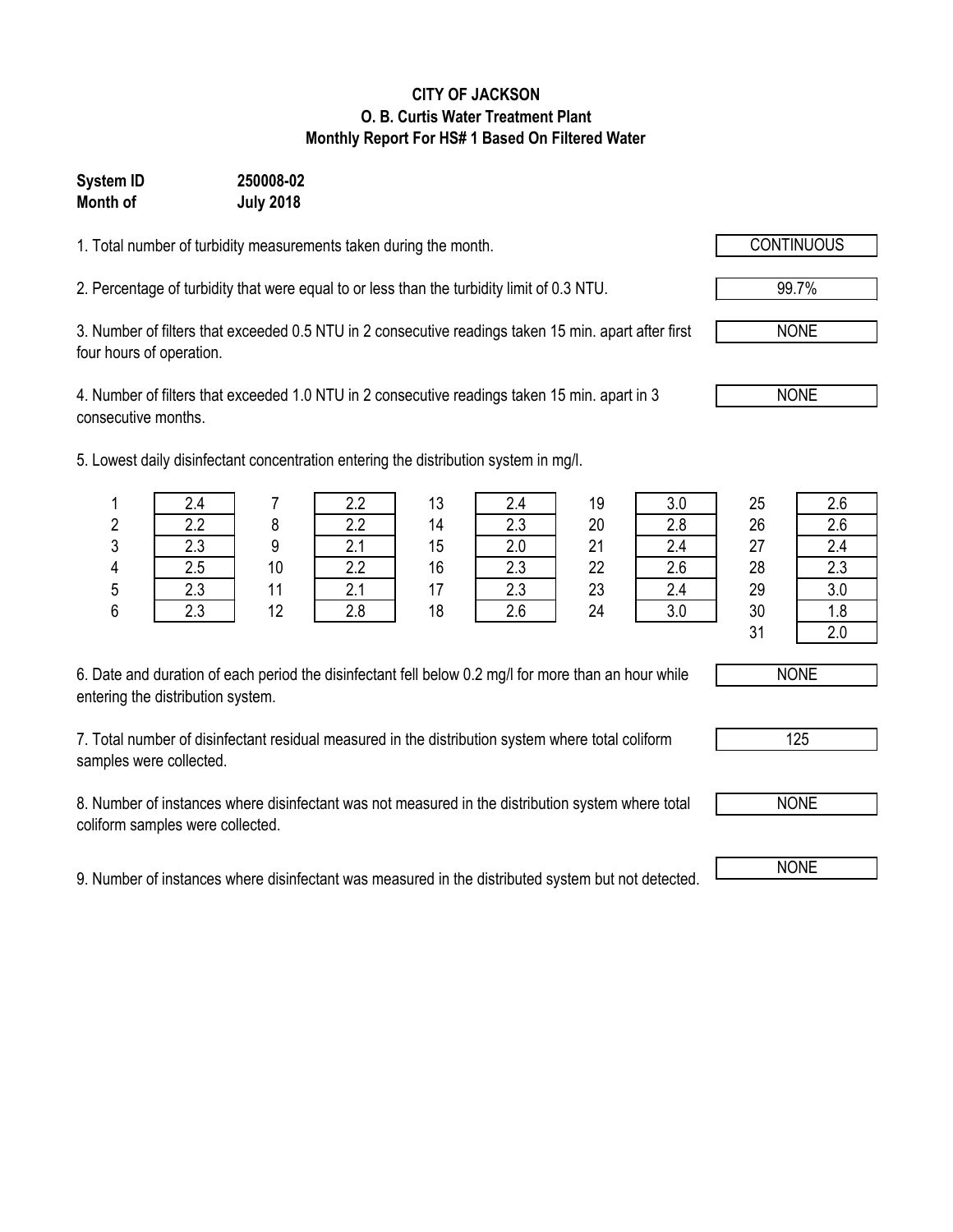### **O. B. Curtis Surface Water Treatment Plant City Of Jackson, MS Turbidity Compliance Report**

# **System ID** 250008-02<br> **Month Of** July 2018

|                         | <b>TURBIDITIES (NTU)</b> |                |                |  |  |  |  |
|-------------------------|--------------------------|----------------|----------------|--|--|--|--|
| <b>Jul 2018</b>         | <b>RAW</b>               | <b>SETTLED</b> | <b>FILTERS</b> |  |  |  |  |
| 1                       | 6.44                     | 0.19           | 0.09           |  |  |  |  |
| $\overline{2}$          | 6.62                     | 0.19           | 0.12           |  |  |  |  |
| $\overline{\mathbf{3}}$ | 11.5                     | 0.21           | 0.25           |  |  |  |  |
| 4                       | 5.36                     | 0.48           | 0.15           |  |  |  |  |
| 5                       | 6.08                     | 0.34           | 0.10           |  |  |  |  |
| 6                       | 4.22                     | 0.34           | 0.21           |  |  |  |  |
| $\overline{7}$          | 5.91                     | 0.26           | 0.10           |  |  |  |  |
| 8                       | 6.47                     | 0.19           | 0.09           |  |  |  |  |
| 9                       | 10.6                     | 0.24           | 0.31           |  |  |  |  |
| 10                      | 8.55                     | 0.55           | 0.13           |  |  |  |  |
| 11                      | 7.89                     | 0.94           | 0.09           |  |  |  |  |
| 12                      | 9.25                     | 0.65           | 0.10           |  |  |  |  |
| 13                      | 6.64                     | 0.46           | 0.14           |  |  |  |  |
| 14                      | 6.06                     | 0.40           | 0.22           |  |  |  |  |
| 15                      | 4.94                     | 0.32           | 0.08           |  |  |  |  |
| 16                      | 6.90                     | 0.34           | 0.13           |  |  |  |  |
| 17                      | 4.59                     | 0.54           | 0.08           |  |  |  |  |
| 18                      | 6.36                     | 0.32           | 0.29           |  |  |  |  |
| 19                      | 7.11                     | 0.25           | 0.10           |  |  |  |  |
| 20                      | 7.16                     | 0.22           | 0.12           |  |  |  |  |
| 21                      | 5.49                     | 0.21           | 0.20           |  |  |  |  |
| 22                      | 4.42                     | 0.21           | 0.12           |  |  |  |  |
| 23                      | 5.46                     | 0.19           | 0.09           |  |  |  |  |
| 24                      | 6.24                     | 0.17           | 0.10           |  |  |  |  |
| 25                      | 6.84                     | 0.37           | 0.27           |  |  |  |  |
| 26                      | 6.97                     | 0.25           | 0.12           |  |  |  |  |
| 27                      | 6.56                     | 0.20           | 0.23           |  |  |  |  |
| 28                      | 5.84                     | 0.15           | 0.13           |  |  |  |  |
| 29                      | 4.59                     | 0.15           | 0.23           |  |  |  |  |
| 30                      | 10.6                     | 0.15           | 0.19           |  |  |  |  |
| 31                      | 5.36                     | 0.19           | 0.19           |  |  |  |  |
| <b>MIN</b>              | 4.22                     | 0.15           | 0.08           |  |  |  |  |
| <b>MAX</b>              | 11.5                     | 0.94           | 0.31           |  |  |  |  |
| <b>AVG</b>              | 6.68                     | 0.31           | 0.10           |  |  |  |  |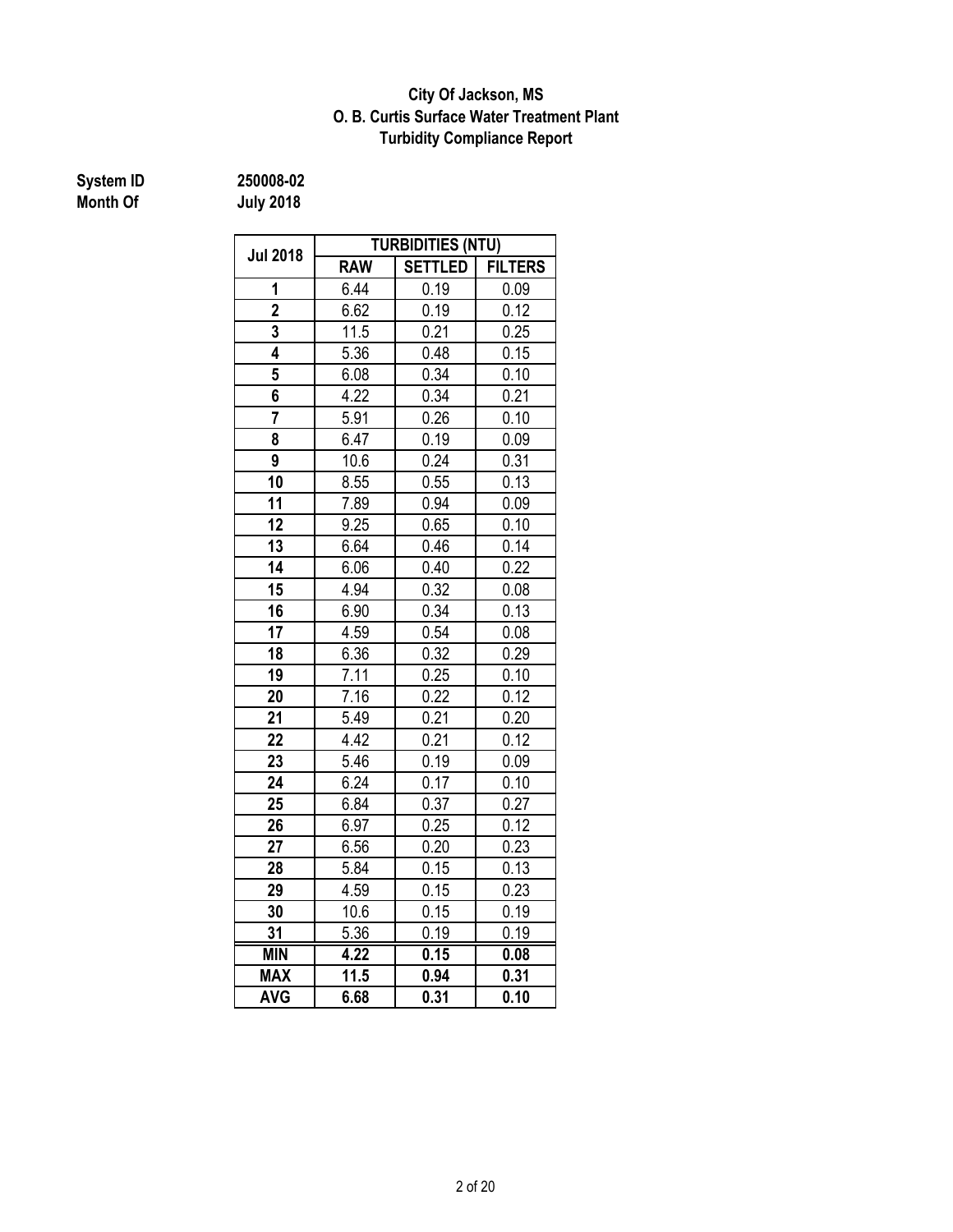### **City Of Jackson, MS O. B. Curtis Surface Water Treatment Plant Turbidity Compliance**

# **System ID 250008-02**

|                         | <b>TIME</b> |         |         |          |            |         |  |  |  |  |  |
|-------------------------|-------------|---------|---------|----------|------------|---------|--|--|--|--|--|
| <b>Jul 2018</b>         | 12:00 AM    | 4:00 AM | 8:00 AM | 12:00 PM | 4:00 PM    | 8:00 PM |  |  |  |  |  |
| 1                       | 0.08        | 0.08    | 0.08    | 0.09     | 0.07       | 0.08    |  |  |  |  |  |
| $\overline{2}$          | 0.08        | 0.08    | 0.12    | 0.09     | 0.09       | 0.09    |  |  |  |  |  |
| 3                       | 0.09        | 0.09    | 0.25    | 0.09     | 0.09       | 0.19    |  |  |  |  |  |
| 4                       | 0.14        | 0.15    | 0.09    | 0.09     | 0.10       | 0.10    |  |  |  |  |  |
| 5                       | 0.10        | 0.09    | 0.09    | 0.09     | 0.09       | 0.09    |  |  |  |  |  |
| $\overline{\mathbf{6}}$ | 0.09        | 0.13    | 0.09    | 0.13     | 0.21       | 0.10    |  |  |  |  |  |
| $\overline{7}$          | 0.10        | 0.10    | 0.10    | 0.10     | 0.09       | 0.09    |  |  |  |  |  |
| 8                       | 0.09        | 0.08    | 0.08    | 0.08     | 0.08       | 0.08    |  |  |  |  |  |
| $\overline{9}$          | 0.07        | 0.31    | 0.08    | 0.08     | 0.11       | 0.13    |  |  |  |  |  |
| 10                      | 0.08        | 0.08    | 0.08    | 0.07     | 0.08       | 0.13    |  |  |  |  |  |
| 11                      | 0.08        | 0.07    | 0.07    | 0.07     | 0.07       | 0.09    |  |  |  |  |  |
| 12                      | 0.10        | 0.07    | 0.07    | 0.07     | 0.07       | 0.08    |  |  |  |  |  |
| 13                      | 0.09        | 0.08    | 0.08    | 0.10     | 0.14       | 0.08    |  |  |  |  |  |
| 14                      | 0.08        | 0.22    | 0.08    | 0.08     | 0.09       | 0.08    |  |  |  |  |  |
| 15                      | 0.08        | 0.08    | 0.08    | 0.08     | 0.08       | 0.08    |  |  |  |  |  |
| 16                      | 0.09        | 0.13    | 0.12    | 0.10     | 0.09       | 0.09    |  |  |  |  |  |
| 17                      | 0.08        | 0.08    | 0.08    | 0.08     | 0.08       | 0.08    |  |  |  |  |  |
| 18                      | 0.08        | 0.08    | 0.08    | 0.12     | 0.29       | 0.16    |  |  |  |  |  |
| 19                      | 0.08        | 0.08    | 0.08    | 0.08     | 0.08       | 0.10    |  |  |  |  |  |
| 20                      | 0.12        | 0.11    | 0.08    | 0.08     | 0.08       | 0.08    |  |  |  |  |  |
| 21                      | 0.09        | 0.11    | 0.08    | 0.08     | 0.11       | 0.20    |  |  |  |  |  |
| 22                      | 0.08        | 0.12    | 0.08    | 0.08     | 0.08       | 0.09    |  |  |  |  |  |
| 23                      | 0.09        | 0.08    | 0.08    | 0.08     | 0.08       | 0.09    |  |  |  |  |  |
| 24                      | 0.09        | 0.09    | 0.09    | 0.09     | 0.10       | 0.09    |  |  |  |  |  |
| 25                      | 0.09        | 0.12    | 0.23    | 0.24     | 0.27       | 0.09    |  |  |  |  |  |
| 26                      | 0.08        | 0.12    | 0.08    | 0.08     | 0.08       | 0.08    |  |  |  |  |  |
| 27                      | 0.08        | 0.12    | 0.12    | 0.11     | 0.13       | 0.23    |  |  |  |  |  |
| 28                      | 0.08        | 0.13    | 0.08    | 0.08     | 0.08       | 0.08    |  |  |  |  |  |
| 29                      | 0.08        | 0.08    | 0.23    | 0.08     | 0.08       | 0.08    |  |  |  |  |  |
| 30                      | 0.08        | 0.18    | 0.19    | 0.12     | 0.12       | 0.11    |  |  |  |  |  |
| 31                      | 0.08        | 0.08    | 0.09    | 0.19     | <b>OFF</b> | 0.09    |  |  |  |  |  |
| <b>MIN</b>              | 0.07        | 0.07    | 0.07    | 0.07     | 0.07       | 0.08    |  |  |  |  |  |
| <b>MAX</b>              | 0.14        | 0.31    | 0.25    | 0.24     | 0.29       | 0.23    |  |  |  |  |  |
| <b>AVG</b>              | 0.09        | 0.11    | 0.10    | 0.10     | 0.11       | 0.10    |  |  |  |  |  |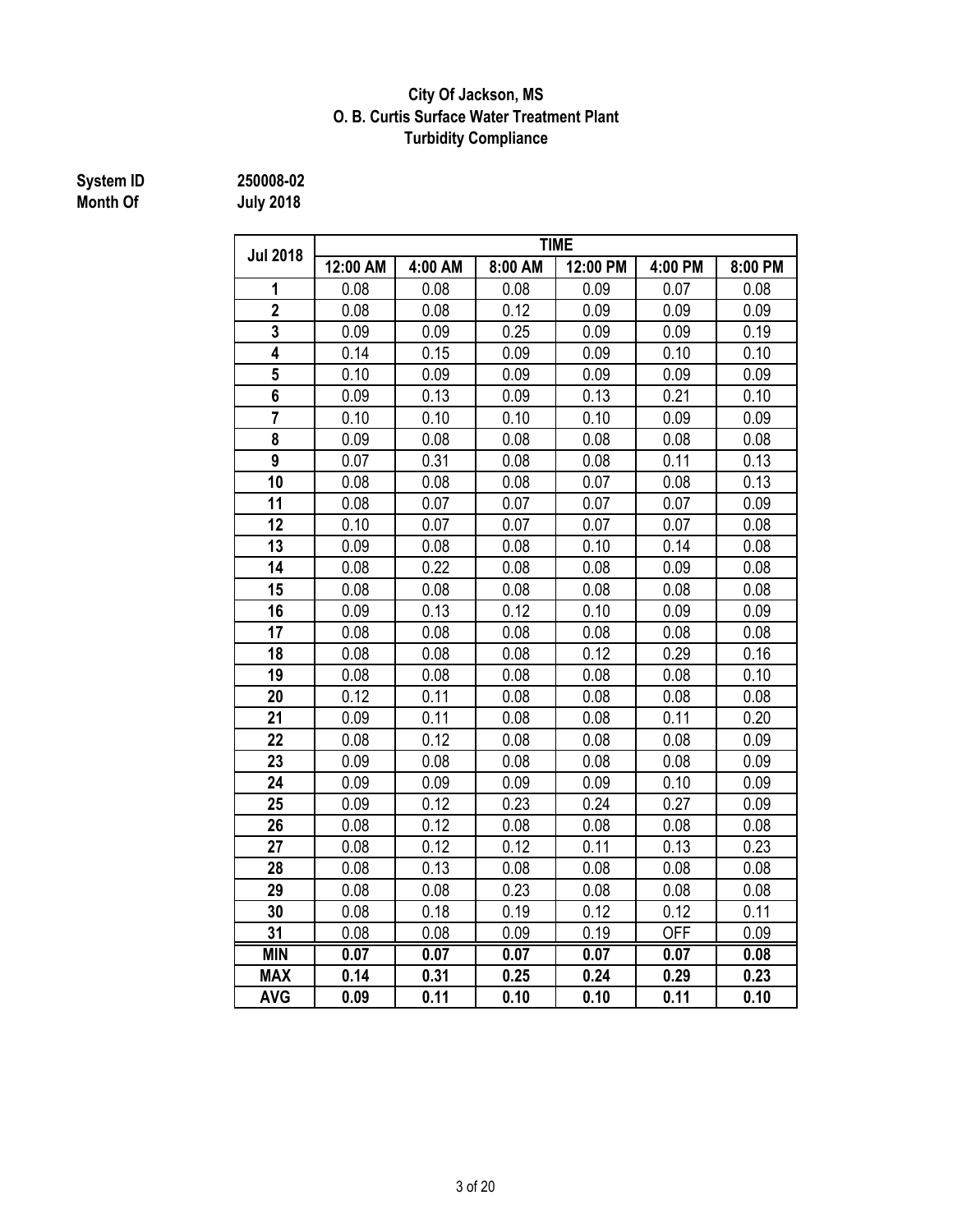### **Disinfectant Compliance City Of Jackson, MS O. B. Curtis Surface Water Treatment Plant**

# **System ID 250008-02**

|                 | <b>TIME</b>      |         |                  |                  |                  |                  |  |  |  |  |
|-----------------|------------------|---------|------------------|------------------|------------------|------------------|--|--|--|--|
| <b>Jul 2018</b> | 12:00 AM         | 4:00 AM | 8:00 AM          | 12:00 PM         | 4:00 PM          | 8:00 PM          |  |  |  |  |
| 1               | 3.2              | 3.2     | 2.5              | 2.4              | 3.0              | 2.6              |  |  |  |  |
| $\overline{2}$  | $\overline{2.9}$ | 2.4     | $\overline{2.6}$ | 2.3              | 2.3              | $\overline{2.2}$ |  |  |  |  |
| 3               | 2.4              | 2.3     | 2.6              | 3.5              | 3.0              | 2.8              |  |  |  |  |
| 4               | 3.2              | 2.6     | 3.6              | 3.9              | 2.5              | $2.9\,$          |  |  |  |  |
| 5               | 3.2              | 2.3     | 3.9              | 3.4              | 2.9              | 2.4              |  |  |  |  |
| 6               | 3.0              | 2.7     | 2.4              | 2.4              | 2.4              | 2.3              |  |  |  |  |
| $\overline{7}$  | 2.3              | 2.4     | 2.2              | 3.2              | 2.2              | 2.2              |  |  |  |  |
| 8               | 2.3              | 2.5     | 2.4              | 2.3              | 2.4              | 2.2              |  |  |  |  |
| 9               | 2.2              | 2.1     | 3.4              | 3.9              | 2.2              | 2.4              |  |  |  |  |
| 10              | 2.2              | 2.5     | 3.8              | 3.9              | 2.6              | 2.3              |  |  |  |  |
| 11              | 2.1              | 2.7     | 2.7              | 2.9              | 2.8              | 3.2              |  |  |  |  |
| 12              | 2.8              | 2.8     | 3.3              | 2.8              | 2.9              | 3.0              |  |  |  |  |
| 13              | 3.1              | 2.7     | 2.7              | 2.6              | 2.7              | 2.4              |  |  |  |  |
| 14              | 3.2              | 3.0     | 2.5              | 2.5              | 3.9              | 2.3              |  |  |  |  |
| 15              | 2.2              | 2.3     | 2.2              | 2.2              | 2.2              | 2.0              |  |  |  |  |
| 16              | 2.3              | 2.3     | 2.3              | 2.3              | 2.4              | 2.5              |  |  |  |  |
| 17              | 2.7              | 3.4     | 2.6              | 2.6              | 2.7              | 2.3              |  |  |  |  |
| 18              | 3.1              | 2.7     | 3.9              | 3.2              | 2.6              | 3.2              |  |  |  |  |
| 19              | 3.5              | 3.8     | 3.7              | 3.9              | 3.0              | 3.3              |  |  |  |  |
| 20              | 2.8              | 2.9     | 2.8              | 2.9              | 3.1              | 2.9              |  |  |  |  |
| 21              | 3.0              | 2.9     | 2.4              | 3.1              | 3.6              | 3.2              |  |  |  |  |
| 22              | 2.7              | 3.1     | 2.9              | 2.8              | 3.8              | 2.6              |  |  |  |  |
| 23              | 3.6              | 3.3     | 3.3              | 3.2              | 2.4              | 3.5              |  |  |  |  |
| 24              | 3.0              | 3.5     | 3.5              | 3.6              | 3.7              | 3.4              |  |  |  |  |
| 25              | 2.9              | 2.7     | 3.6              | 2.8              | 2.6              | 2.8              |  |  |  |  |
| 26              | 3.0              | 2.6     | 3.7              | 2.8              | 2.7              | 3.0              |  |  |  |  |
| 27              | 3.2              | 3.8     | 3.8              | 3.3              | 3.3              | 2.4              |  |  |  |  |
| 28              | 2.5              | 2.5     | 2.5              | 2.3              | 2.9              | 2.8              |  |  |  |  |
| 29              | 3.0              | 3.2     | 3.2              | 3.4              | 3.2              | 3.1              |  |  |  |  |
| 30              | 1.8              | 2.2     | 2.9              | 2.5              | 3.1              | 2.7              |  |  |  |  |
| 31              | 2.9              | 3.0     | 3.4              | 2.3              | 2.5              | 2.0              |  |  |  |  |
| <b>MIN</b>      | $\overline{1.8}$ | 2.1     | $\overline{2.2}$ | $\overline{2.2}$ | $\overline{2.2}$ | $\overline{2.0}$ |  |  |  |  |
| <b>MAX</b>      | 3.6              | 3.8     | 3.9              | 3.9              | 3.9              | 3.5              |  |  |  |  |
| <b>AVG</b>      | 2.8              | 2.8     | 3.0              | 2.9              | 2.8              | 2.7              |  |  |  |  |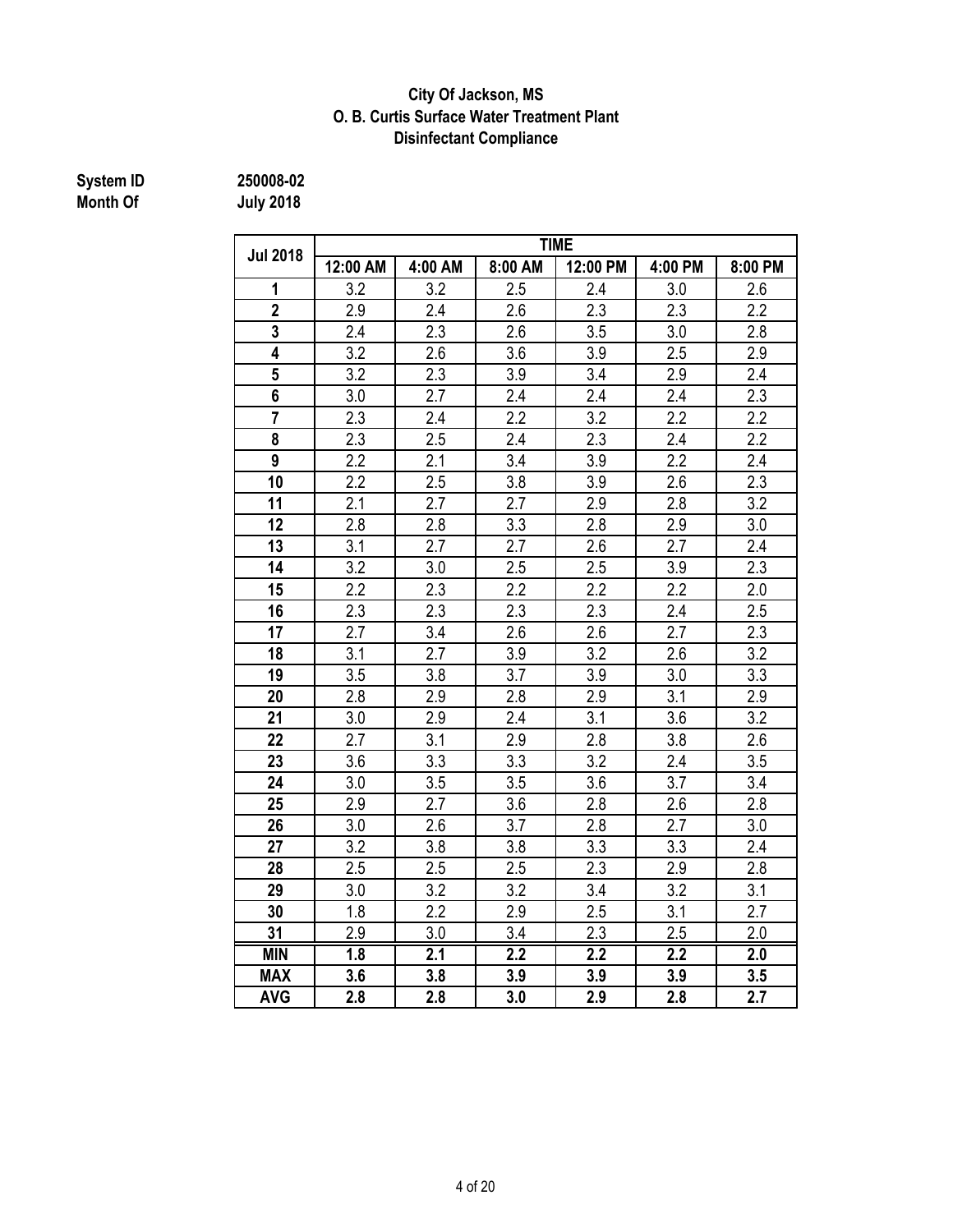# 5 of 20

#### **CITY OF JACKSON O. B. Curtis Water Treatment Plant Monthly Report For HS# 2 Based On Filtered Water**

# **Month of July 2018 System ID 250008-02**

1. Total number of turbidity measurements taken during the month.

2. Percentage of turbidity that were equal to or less than the turbidity limit of 0.3 NTU. 99.8%

3. Number of filters that exceeded 0.5 NTU in 2 consecutive readings taken 15 min. apart after first four hours of operation.

4. Number of filters that exceeded 1.0 NTU in 2 consecutive readings taken 15 min. apart in 3 consecutive months.

5. Lowest daily disinfectant concentration entering the distribution system in mg/l.

| 6. Date and duration of each period the disinfectant fell below 0.2 mg/l for more than an hour while |  |
|------------------------------------------------------------------------------------------------------|--|
| entering the distribution system.                                                                    |  |

7. Total number of disinfectant residual measured in the distribution system where total coliform samples were collected.

8. Number of instances where disinfectant was not measured in the distribution system where total coliform samples were collected.

9. Number of instances where disinfectant was measured in the distributed system but not detected.

|   | root aang alonnootant oontontration ontonny tho alonnouton opotoni in mynt |    |            |                |               |          |           |    |     |
|---|----------------------------------------------------------------------------|----|------------|----------------|---------------|----------|-----------|----|-----|
|   | 2.5                                                                        |    | ت. ا       | 13             | 2.5           | 19       |           | 25 |     |
|   | 2.4                                                                        |    | ົ<br>۵.۱   | 14             | ⌒<br>2.4      | 20       | 1.9       | 26 | 2.6 |
| ∩ | 2.4                                                                        |    | n n<br>Z.Z | 15             | 1.9           | 21       | ົົ<br>د.∠ | 27 | 2.5 |
|   | 2.8                                                                        | 10 | 1.6        | 16             | $\cap$<br>د.∠ | 22       | 2.6       | 28 | 2.5 |
|   | ാ                                                                          |    | 2.4        |                | 2.5           | 23       | <b>4.</b> | 29 | 2.6 |
| ລ | 21                                                                         | 12 | $\Omega$   | 1 <sub>Q</sub> | $\Omega$      | $\Omega$ | າ າ       | 20 | າ ໑ |

|         | 2.4              |    | $\sim$<br><u></u> | 14 |     | 20 | 1.9                          | 26 | 26        |
|---------|------------------|----|-------------------|----|-----|----|------------------------------|----|-----------|
| 3       |                  |    | 2.2               | 15 | 1.9 | 21 | 2.3                          | 27 | つに<br>ر.ء |
|         | 2.8              | 10 | 1.6               | 16 | 2.3 | 22 | 2.6                          | 28 | 2.5       |
|         | っっ<br>2.4        | 44 | 2.4               | 47 | 2.5 | 23 | $\sim$ $\lambda$<br><u>.</u> | 29 | 2.6       |
| C.<br>J | $\sim$ $\lambda$ | 12 | 2.4               | 18 | 2.4 | 24 | າ າ<br>J.Z                   | 30 | 2.8       |
|         |                  |    |                   |    |     |    |                              | 21 | つら        |



NONE





NONE

NONE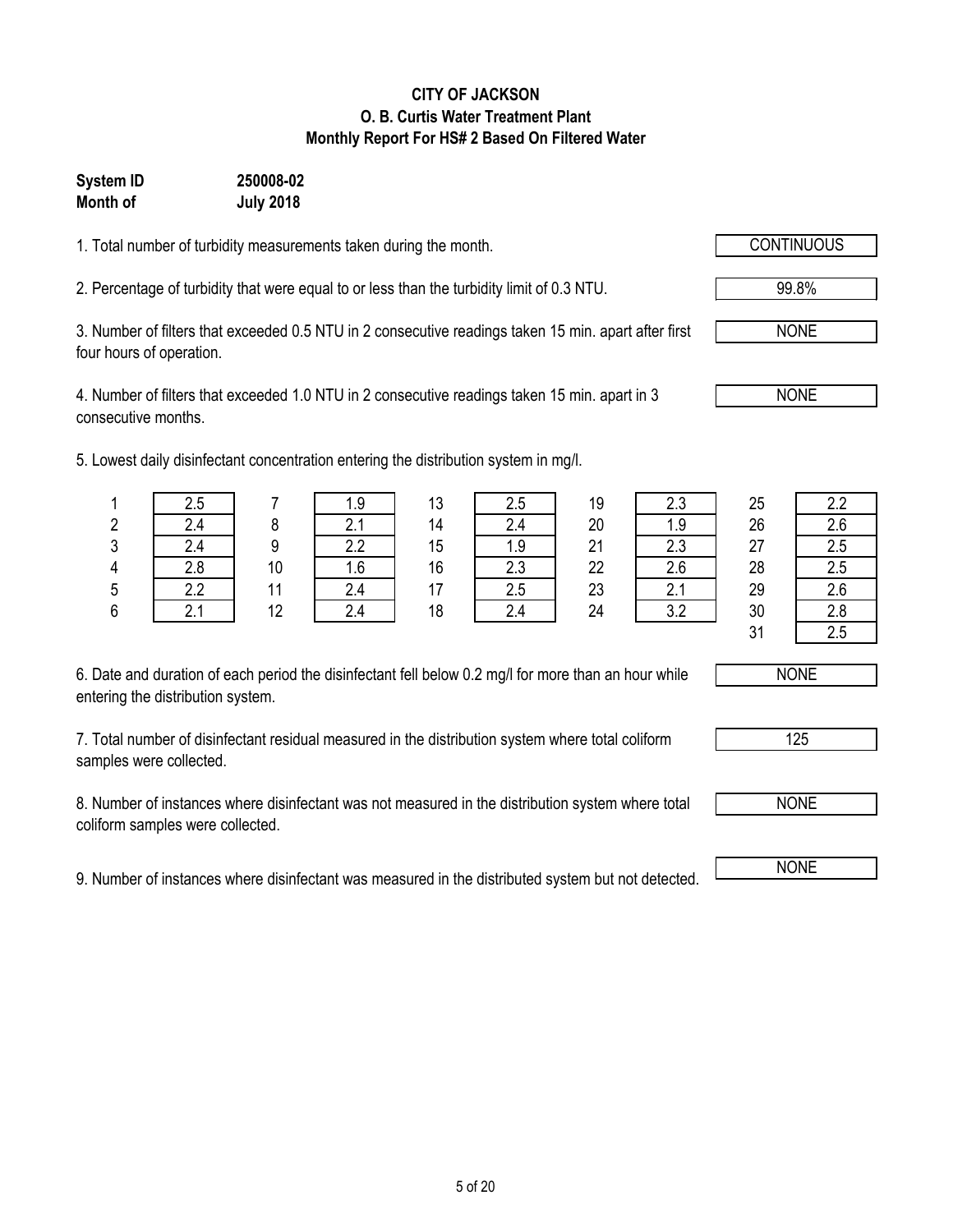### **Turbidity Compliance Report O. B. Curtis Surface Water Treatment Plant City Of Jackson, MS**

| System ID | 250008-02        |  |  |
|-----------|------------------|--|--|
| Month Of  | <b>July 2018</b> |  |  |

**System ID 250008-02**

| <b>Jul 2018</b> | <b>TURBIDITIES (NTU)</b> |                   |  |  |  |
|-----------------|--------------------------|-------------------|--|--|--|
|                 | <b>RAW</b>               | <b>FINISHED</b>   |  |  |  |
| 1               | 6.44                     | 0.14              |  |  |  |
| $\overline{2}$  | 6.62                     | 0.05              |  |  |  |
| 3               | 11.5                     | 0.15              |  |  |  |
| 4               | 5.36                     | 0.14              |  |  |  |
| 5               | 6.08                     | 0.04              |  |  |  |
| 6               | 4.22                     | 0.04              |  |  |  |
| 7               | 5.91                     | 0.13              |  |  |  |
| 8               | 6.47                     | 0.04              |  |  |  |
| 9               | 10.6                     | $0.\overline{15}$ |  |  |  |
| 10              | 8.55                     | 0.16              |  |  |  |
| 11              | 7.89                     | 0.15              |  |  |  |
| 12              | 9.25                     | 0.22              |  |  |  |
| 13              | 6.64                     | 0.11              |  |  |  |
| 14              | 6.06                     | 0.19              |  |  |  |
| 15              | 4.94                     | 0.12              |  |  |  |
| 16              | 6.90                     | 0.14              |  |  |  |
| 17              | 4.59                     | 0.08              |  |  |  |
| 18              | 6.36                     | 0.14              |  |  |  |
| 19              | 7.11                     | 0.15              |  |  |  |
| 20              | 7.16                     | 0.22              |  |  |  |
| 21              | 5.49                     | 0.15              |  |  |  |
| $\overline{22}$ | 4.42                     | 0.15              |  |  |  |
| 23              | 5.46                     | 0.12              |  |  |  |
| 24              | 6.24                     | 0.14              |  |  |  |
| 25              | 6.84                     | 0.13              |  |  |  |
| 26              | 6.97                     | 0.13              |  |  |  |
| 27              | 6.56                     | 0.14              |  |  |  |
| 28              | 5.84                     | 0.12              |  |  |  |
| 29              | 4.59                     | 0.15              |  |  |  |
| 30              | 10.6                     | 0.15              |  |  |  |
| 31              | $\overline{5.36}$        | 0.13              |  |  |  |
| <b>MIN</b>      | 4.22                     | 0.04              |  |  |  |
| <b>MAX</b>      | 11.5                     | 0.22              |  |  |  |
| <b>AVG</b>      | 6.68                     | 0.13              |  |  |  |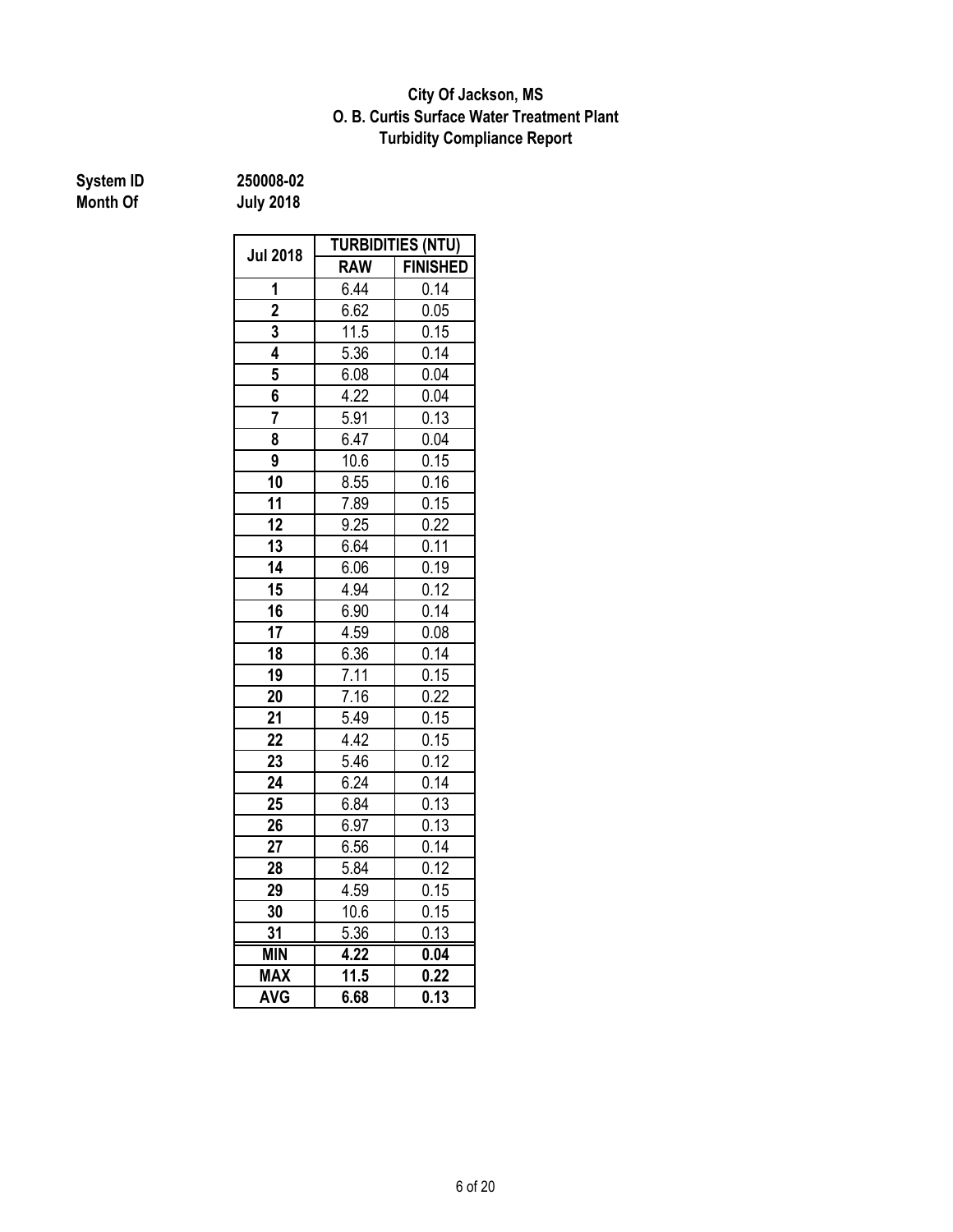### **City Of Jackson, MS O. B. Curtis Surface Water Treatment Plant Turbidity Compliance**

# **System ID** 250008-02<br> **Month Of** July 2018

|                         | <b>TIME</b>       |         |         |                   |                   |            |  |  |  |  |  |
|-------------------------|-------------------|---------|---------|-------------------|-------------------|------------|--|--|--|--|--|
| <b>Jul 2018</b>         | 12:00 AM          | 4:00 AM | 8:00 AM | 12:00 PM          | 4:00 PM           | 8:00 PM    |  |  |  |  |  |
| 1                       | 0.05              | 0.02    | 0.04    | 0.13              | 0.14              | 0.04       |  |  |  |  |  |
| $\overline{2}$          | 0.02              | 0.02    | 0.02    | 0.03              | 0.02              | 0.05       |  |  |  |  |  |
| 3                       | 0.03              | 0.07    | 0.15    | 0.02              | 0.03              | 0.07       |  |  |  |  |  |
| 4                       | 0.03              | 0.04    | 0.14    | 0.04              | 0.03              | 0.08       |  |  |  |  |  |
| $\overline{\mathbf{5}}$ | 0.03              | 0.03    | 0.02    | 0.04              | 0.02              | 0.03       |  |  |  |  |  |
| 6                       | 0.03              | 0.03    | 0.03    | 0.04              | 0.03              | 0.03       |  |  |  |  |  |
| 7                       | 0.03              | 0.04    | 0.03    | 0.03              | 0.13              | 0.03       |  |  |  |  |  |
| 8                       | 0.03              | 0.03    | 0.04    | 0.02              | 0.03              | 0.04       |  |  |  |  |  |
| 9                       | 0.15              | 0.04    | 0.03    | 0.04              | 0.14              | 0.05       |  |  |  |  |  |
| 10                      | 0.16              | 0.04    | 0.03    | 0.04              | 0.03              | 0.02       |  |  |  |  |  |
| 11                      | 0.09              | 0.08    | 0.02    | 0.02              | 0.02              | 0.15       |  |  |  |  |  |
| 12                      | 0.06              | 0.11    | 0.03    | 0.04              | 0.22              | 0.09       |  |  |  |  |  |
| 13                      | 0.02              | 0.11    | 0.02    | 0.04              | 0.04              | 0.02       |  |  |  |  |  |
| 14                      | 0.04              | 0.19    | 0.15    | 0.05              | 0.04              | 0.02       |  |  |  |  |  |
| 15                      | 0.03              | 0.04    | 0.12    | 0.04              | 0.02              | 0.12       |  |  |  |  |  |
| 16                      | 0.14              | 0.03    | 0.04    | 0.03              | 0.04              | 0.03       |  |  |  |  |  |
| 17                      | 0.08              | 0.03    | 0.02    | 0.02              | 0.02              | 0.02       |  |  |  |  |  |
| 18                      | 0.03              | 0.03    | 0.02    | 0.13              | 0.04              | 0.14       |  |  |  |  |  |
| 19                      | 0.03              | 0.03    | 0.05    | 0.15              | 0.04              | 0.02       |  |  |  |  |  |
| 20                      | 0.22              | 0.06    | 0.15    | 0.02              | 0.02              | 0.02       |  |  |  |  |  |
| 21                      | 0.15              | 0.05    | 0.09    | 0.03              | 0.03              | 0.03       |  |  |  |  |  |
| 22                      | 0.04              | 0.15    | 0.13    | 0.04              | 0.03              | 0.15       |  |  |  |  |  |
| 23                      | 0.05              | 0.10    | 0.03    | 0.03              | 0.11              | 0.12       |  |  |  |  |  |
| 24                      | 0.14              | 0.13    | 0.03    | 0.11              | 0.04              | 0.10       |  |  |  |  |  |
| 25                      | 0.11              | 0.10    | 0.04    | 0.11              | <b>OFF</b>        | 0.13       |  |  |  |  |  |
| 26                      | 0.13              | 0.12    | 0.03    | 0.04              | 0.04              | 0.11       |  |  |  |  |  |
| 27                      | 0.14              | 0.04    | 0.13    | 0.04              | 0.04              | 0.09       |  |  |  |  |  |
| 28                      | 0.07              | 0.05    | 0.05    | 0.11              | 0.11              | 0.12       |  |  |  |  |  |
| 29                      | 0.13              | 0.07    | 0.11    | 0.15              | 0.04              | 0.04       |  |  |  |  |  |
| 30                      | 0.06              | 0.05    | 0.06    | 0.06              | 0.05              | 0.15       |  |  |  |  |  |
| 31                      | 0.04              | 0.09    | 0.13    | 0.12              | 0.12              | <b>OFF</b> |  |  |  |  |  |
| <b>MIN</b>              | $\overline{0.02}$ | 0.02    | 0.02    | $\overline{0.02}$ | $\overline{0.02}$ | 0.02       |  |  |  |  |  |
| <b>MAX</b>              | 0.22              | 0.19    | 0.15    | 0.15              | 0.22              | 0.15       |  |  |  |  |  |
| <b>AVG</b>              | 0.08              | 0.07    | 0.06    | 0.06              | 0.06              | 0.07       |  |  |  |  |  |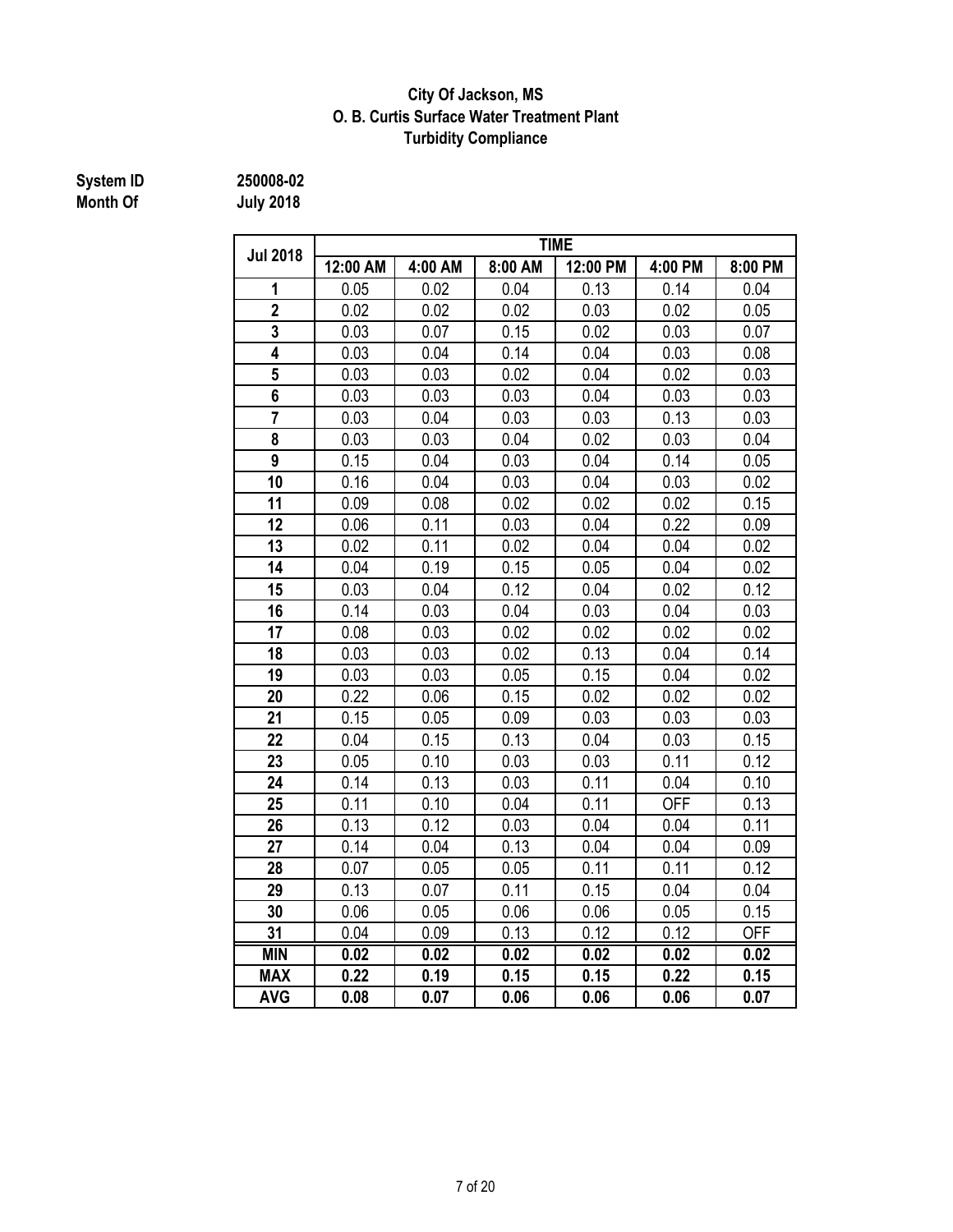#### **City Of Jackson, MS O. B. Curtis Surface Water Treatment Plant Disinfectant Compliance**

#### **System ID 250008-02 Month Of July 2018**

**12:00 AM 4:00 AM 8:00 AM 12:00 PM 4:00 PM 8:00 PM** 2.9 2.6 2.5 2.5 2.5 2.6 2.5 2.4 2.4 2.6 2.6 2.4 | 2.4 | 2.6 | 3.0 | 3.5 | 3.0 | 3.3 | 3.3 | 3.2 | 3.1 | 3.1 | 3.0 | 2.8 2.6 2.4 2.5 2.4 2.3 2.2 2.2 2.3 2.1 2.2 2.2 2.1 2.2 2.2 2.0 1.9 2.0 2.3 2.3 | 2.3 | 2.2 | 2.2 | 2.1 | 2.2 | 2.2 | 3.1 | 2.7 | 3.2 | 2.2 | 2.4 | 2.4 2.2 2.4 2.1 3.5 1.8 1.6 2.7 2.9 3.4 3.5 2.4 2.4 2.5 2.6 2.8 2.7 2.5 2.4 2.9 2.6 2.8 2.6 2.5 2.7 3.0 3.7 2.9 2.6 2.6 2.4 2.3 2.0 1.9 2.2 2.3 2.4 | 2.3 | 2.5 | 2.7 | 2.8 | 3.6 | 3.7 2.9 3.0 3.0 2.9 2.6 2.5 2.9 3.1 3.0 2.6 2.4 2.6 3.4 3.4 2.8 3.9 2.3 2.6 2.6 3.0 1.9 2.0 2.3 2.9 2.9 3.5 2.3 3.0 3.0 2.9 2.9 2.8 2.6 2.6 2.9 3.4 3.0 3.1 2.1 2.2 2.8 3.2 | 3.2 | 3.4 | 3.5 | 3.4 | 3.7 | 3.7 3.6 3.6 4.0 3.3 2.2 2.4 3.0 3.1 3.0 2.6 2.8 3.1 3.4 3.4 3.0 3.1 2.9 2.5 2.6 2.9 2.9 2.6 2.5 2.5 | 3.0 | 2.8 | 3.1 | 3.0 | 2.9 | 2.6 3.0 3.0 3.2 2.8 2.9 2.9 2.9 2.8 2.5 2.6 2.6 3.4 **MIN 2.2 2.0 1.9 2.0 1.8 1.6 MAX 3.6 3.7 4.0 3.9 3.7 3.7 Jul 2018 TIME**

**AVG 2.8 2.8 2.7 2.7 2.6 2.7**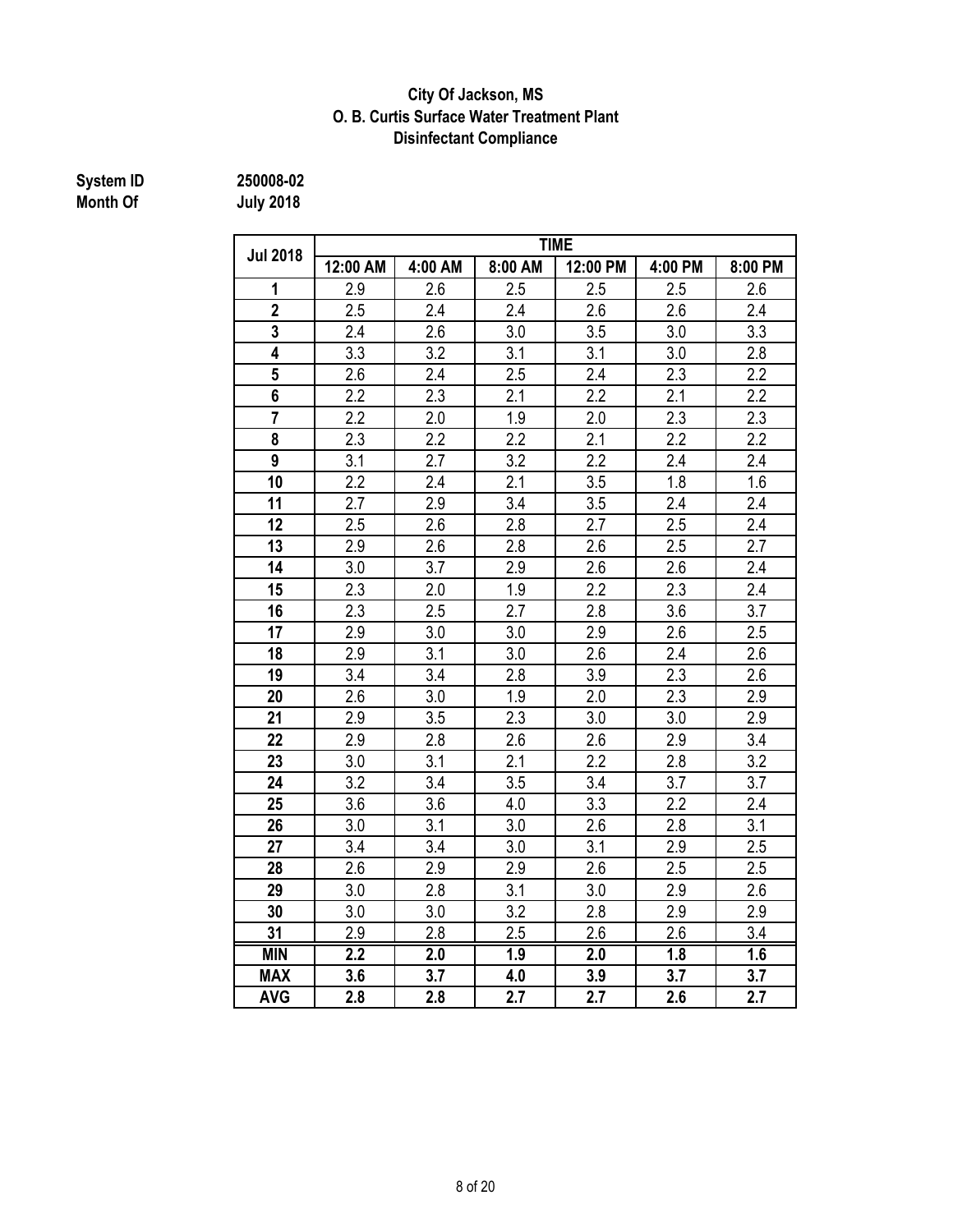# 9 of 20

#### **CITY OF JACKSON J. H. Fewell Water Treament Plant Monthly Report**

# **System ID 250008-01 Month of July 2018**

1. Total number of turbidity measurements taken during the month.

2. Percentage of turbidity that were equal to or less than the turbidity limit of 0.3 NTU. 99.7%

3. Number of filters that exceeded 0.5 NTU in 2 consecutive readings taken 15 min. apart after first four hours of operation.

4. Number of filters that exceeded 1.0 NTU in 2 consecutive readings taken 15 min. apart in 3 consecutive months.

5. Lowest daily disinfectant concentration entering the distribution system in mg/l.

| 6. Date and duration of each period the disinfectant fell below 0.2 mg/l for more than an hour while |  |
|------------------------------------------------------------------------------------------------------|--|
| entering the distribution system.                                                                    |  |

7. Total number of disinfectant residual measured in the distribution system where total coliform samples were collected.

8. Number of instances where disinfectant was not measured in the distribution system where total coliform samples were collected.

9. Number of instances where disinfectant was measured in the distributed system but not detected. NONE

|    | wood daily dibilitionally contournation ontoring the dibilibation bybloni in mg/h. |    |       |    |           |          |              |    |     |
|----|------------------------------------------------------------------------------------|----|-------|----|-----------|----------|--------------|----|-----|
|    | ◡.≀                                                                                |    |       | 13 |           | 19       | 3.6          | 25 | 2.4 |
|    | 3.8                                                                                |    | ا . ٥ | 14 | າ າ       | 20       |              | 26 | 3.2 |
|    | 3.8                                                                                |    | 3.8   | 15 |           | 21       | כי כ<br>ن. ب | 27 | U.  |
|    | 3.8                                                                                | 10 | ົ     | 16 | ົ<br>3.4  | 22       | 3.5          | 28 | 3.5 |
|    | 3.9                                                                                |    |       |    | ົາ<br>v.v | 23       |              | 29 | 3.5 |
| C. | 07                                                                                 | 10 | າ າ   | 10 | o c       | $\Omega$ |              | 20 | റ റ |







NONE

NONE

125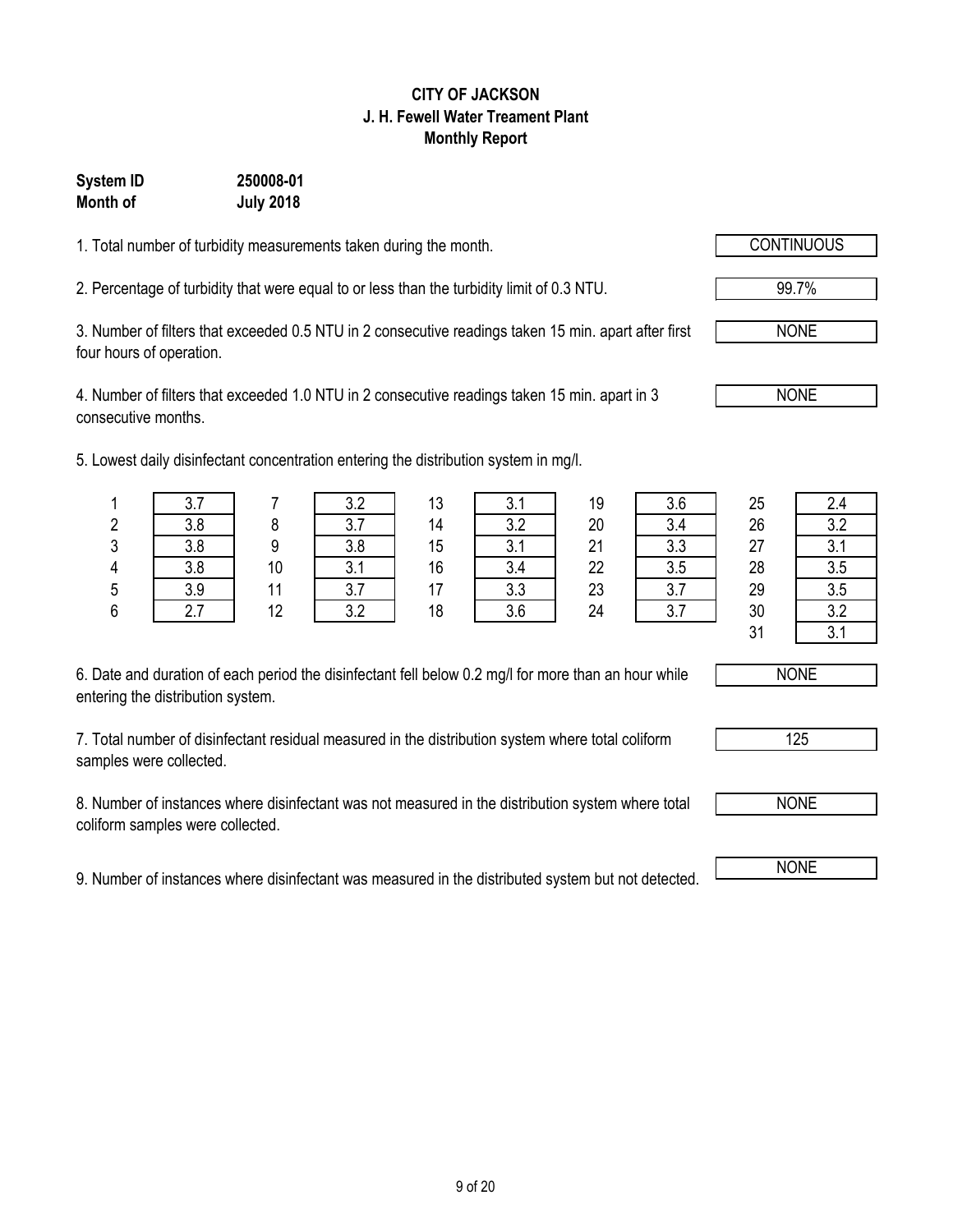### **J. H. Fewell Surface Water Treament Plant Turbidity Compliance Report City of Jackson, MS**

# **MONTH July 2018**

**System ID 250008-01**

| 250008-01 |  |  |  |  |
|-----------|--|--|--|--|
| luly 2018 |  |  |  |  |

|                 | <b>TURBIDITIES (NTU)</b> |                |               |             |  |  |  |  |  |
|-----------------|--------------------------|----------------|---------------|-------------|--|--|--|--|--|
| <b>Jul 2018</b> | <b>RAW</b>               | <b>SETTLED</b> | <b>FILTER</b> | <b>HS#1</b> |  |  |  |  |  |
| 1               | 13.1                     | 0.33           | 0.19          | 0.13        |  |  |  |  |  |
| $\overline{2}$  | 7.82                     | 0.33           | 0.18          | 0.16        |  |  |  |  |  |
| 3               | 9.74                     | 0.29           | 0.12          | 0.14        |  |  |  |  |  |
| 4               | 14.9                     | 0.43           | 0.25          | 0.18        |  |  |  |  |  |
| 5               | 7.51                     | 0.36           | 0.26          | 0.17        |  |  |  |  |  |
| 6               | 14.9                     | 0.44           | 0.23          | 0.17        |  |  |  |  |  |
| $\overline{7}$  | 6.21                     | 0.45           | 0.20          | 0.17        |  |  |  |  |  |
| 8               | 8.70                     | 0.51           | 0.16          | 0.16        |  |  |  |  |  |
| 9               | 15.1                     | 0.54           | 0.23          | 0.13        |  |  |  |  |  |
| 10              | 11.3                     | 0.49           | 0.18          | 0.15        |  |  |  |  |  |
| 11              | 22.3                     | 0.48           | 0.19          | 0.16        |  |  |  |  |  |
| 12              | 15.8                     | 0.42           | 0.22          | 0.16        |  |  |  |  |  |
| 13              | 13.3                     | 0.35           | 0.19          | 0.14        |  |  |  |  |  |
| 14              | 14.4                     | 0.34           | 0.15          | 0.14        |  |  |  |  |  |
| 15              | 10.3                     | 0.53           | 0.17          | 0.15        |  |  |  |  |  |
| 16              | 19.8                     | 0.41           | 0.18          | 0.17        |  |  |  |  |  |
| 17              | 37.9                     | 0.42           | 0.16          | 0.31        |  |  |  |  |  |
| 18              | 91.5                     | 0.76           | 0.16          | 0.22        |  |  |  |  |  |
| 19              | 67.4                     | 0.54           | 0.17          | 0.19        |  |  |  |  |  |
| 20              | 19.4                     | 0.36           | 0.21          | 0.57        |  |  |  |  |  |
| 21              | 24.5                     | 0.64           | 0.23          | 0.17        |  |  |  |  |  |
| 22              | 24.4                     | 0.44           | 0.22          | 0.13        |  |  |  |  |  |
| 23              | 13.4                     | 0.54           | 0.18          | 0.13        |  |  |  |  |  |
| 24              | 12.4                     | 0.39           | 0.13          | 0.15        |  |  |  |  |  |
| 25              | 12.0                     | 0.36           | 0.16          | 0.17        |  |  |  |  |  |
| 26              | 13.4                     | 0.44           | 0.16          | 0.13        |  |  |  |  |  |
| 27              | 49.7                     | 0.41           | 0.14          | 0.17        |  |  |  |  |  |
| 28              | 12.7                     | 0.43           | 0.19          | 0.16        |  |  |  |  |  |
| 29              | 18.4                     | 0.52           | 0.17          | 0.15        |  |  |  |  |  |
| 30              | 82.7                     | 0.37           | 0.16          | 0.14        |  |  |  |  |  |
| 31              | 34.1                     | 0.43           | 0.12          | 0.14        |  |  |  |  |  |
| <b>MIN</b>      | 6.21                     | 0.29           | 0.12          | 0.13        |  |  |  |  |  |
| <b>MAX</b>      | 91.5                     | 0.76           | 0.26          | 0.57        |  |  |  |  |  |
| <b>AVG</b>      | 23.2                     | 0.44           | 0.18          | 0.17        |  |  |  |  |  |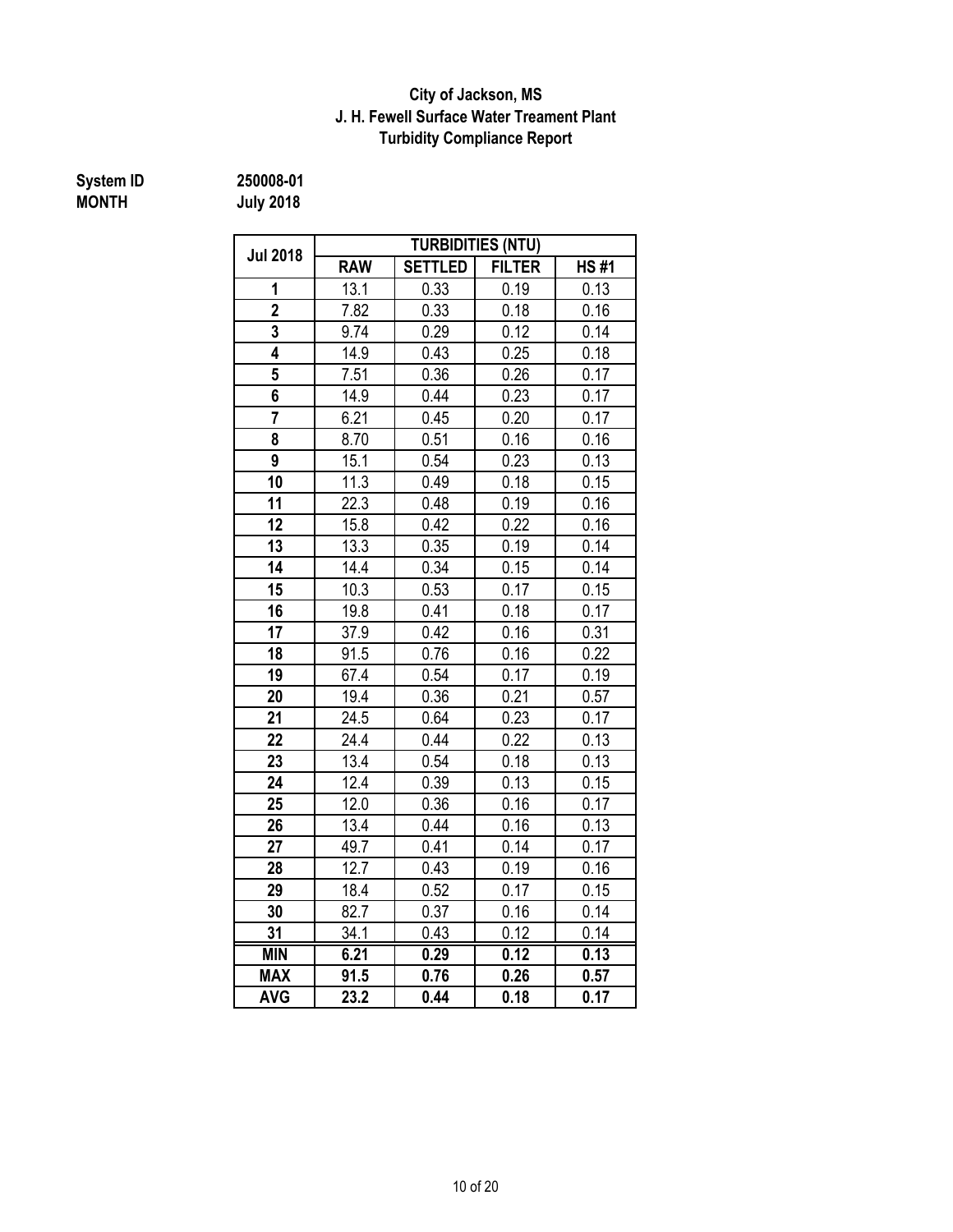### **J. H. Fewell Surface Water Treament Plant Turbidity Compliance City of Jackson, MS**

# **MONTH July 2018 System ID 250008-01**

| <b>Jul 2018</b> | <b>TIME</b> |         |         |          |         |         |  |  |  |
|-----------------|-------------|---------|---------|----------|---------|---------|--|--|--|
|                 | 12:00 AM    | 4:00 AM | 8:00 AM | 12:00 PM | 4:00 PM | 8:00 PM |  |  |  |
| 1               | 0.12        | 0.11    | 0.11    | 0.12     | 0.13    | 0.13    |  |  |  |
| $\overline{2}$  | 0.12        | 0.12    | 0.16    | 0.13     | 0.13    | 0.13    |  |  |  |
| 3               | 0.13        | 0.13    | 0.13    | 0.14     | 0.13    | 0.14    |  |  |  |
| 4               | 0.15        | 0.15    | 0.16    | 0.17     | 0.18    | 0.18    |  |  |  |
| 5               | 0.17        | 0.17    | 0.16    | 0.16     | 0.16    | 0.17    |  |  |  |
| 6               | 0.17        | 0.16    | 0.17    | 0.16     | 0.15    | 0.15    |  |  |  |
| $\overline{7}$  | 0.15        | 0.14    | 0.17    | 0.17     | 0.17    | 0.17    |  |  |  |
| 8               | 0.16        | 0.16    | 0.15    | 0.14     | 0.13    | 0.13    |  |  |  |
| $\overline{9}$  | 0.13        | 0.13    | 0.12    | 0.11     | 0.11    | 0.12    |  |  |  |
| 10              | 0.12        | 0.12    | 0.13    | 0.13     | 0.14    | 0.15    |  |  |  |
| 11              | 0.15        | 0.15    | 0.16    | 0.16     | 0.16    | 0.16    |  |  |  |
| 12              | 0.16        | 0.16    | 0.15    | 0.14     | 0.14    | 0.14    |  |  |  |
| 13              | 0.14        | 0.14    | 0.14    | 0.13     | 0.13    | 0.12    |  |  |  |
| 14              | 0.12        | 0.12    | 0.12    | 0.12     | 0.14    | 0.14    |  |  |  |
| 15              | 0.15        | 0.14    | 0.14    | 0.14     | 0.15    | 0.15    |  |  |  |
| 16              | 0.15        | 0.15    | 0.15    | 0.14     | 0.17    | 0.17    |  |  |  |
| 17              | 0.16        | 0.18    | 0.30    | 0.31     | 0.25    | 0.20    |  |  |  |
| 18              | 0.20        | 0.22    | 0.22    | 0.19     | 0.18    | 0.14    |  |  |  |
| 19              | 0.17        | 0.19    | 0.17    | 0.13     | 0.10    | 0.09    |  |  |  |
| 20              | 0.10        | 0.57    | 0.09    | 0.10     | 0.15    | 0.16    |  |  |  |
| 21              | 0.16        | 0.16    | 0.17    | 0.17     | 0.14    | 0.14    |  |  |  |
| 22              | 0.13        | 0.12    | 0.11    | 0.12     | 0.13    | 0.13    |  |  |  |
| 23              | 0.13        | 0.12    | 0.13    | 0.13     | 0.11    | 0.10    |  |  |  |
| 24              | 0.12        | 0.14    | 0.14    | 0.14     | 0.15    | 0.14    |  |  |  |
| 25              | 0.16        | 0.17    | 0.12    | 0.09     | 0.11    | 0.12    |  |  |  |
| 26              | 0.13        | 0.13    | 0.13    | 0.11     | 0.12    | 0.12    |  |  |  |
| 27              | 0.13        | 0.13    | 0.16    | 0.17     | 0.16    | 0.15    |  |  |  |
| 28              | 0.15        | 0.13    | 0.16    | 0.16     | 0.16    | 0.15    |  |  |  |
| 29              | 0.13        | 0.13    | 0.13    | 0.14     | 0.14    | 0.15    |  |  |  |
| 30              | 0.14        | 0.14    | 0.13    | 0.12     | 0.12    | 0.12    |  |  |  |
| 31              | 0.12        | 0.12    | 0.12    | 0.14     | 0.14    | 0.13    |  |  |  |
| <b>MIN</b>      | 0.10        | 0.11    | 0.09    | 0.09     | 0.10    | 0.09    |  |  |  |
| <b>MAX</b>      | 0.20        | 0.57    | 0.30    | 0.31     | 0.25    | 0.20    |  |  |  |
| <b>AVG</b>      | 0.14        | 0.16    | 0.15    | 0.14     | 0.14    | 0.14    |  |  |  |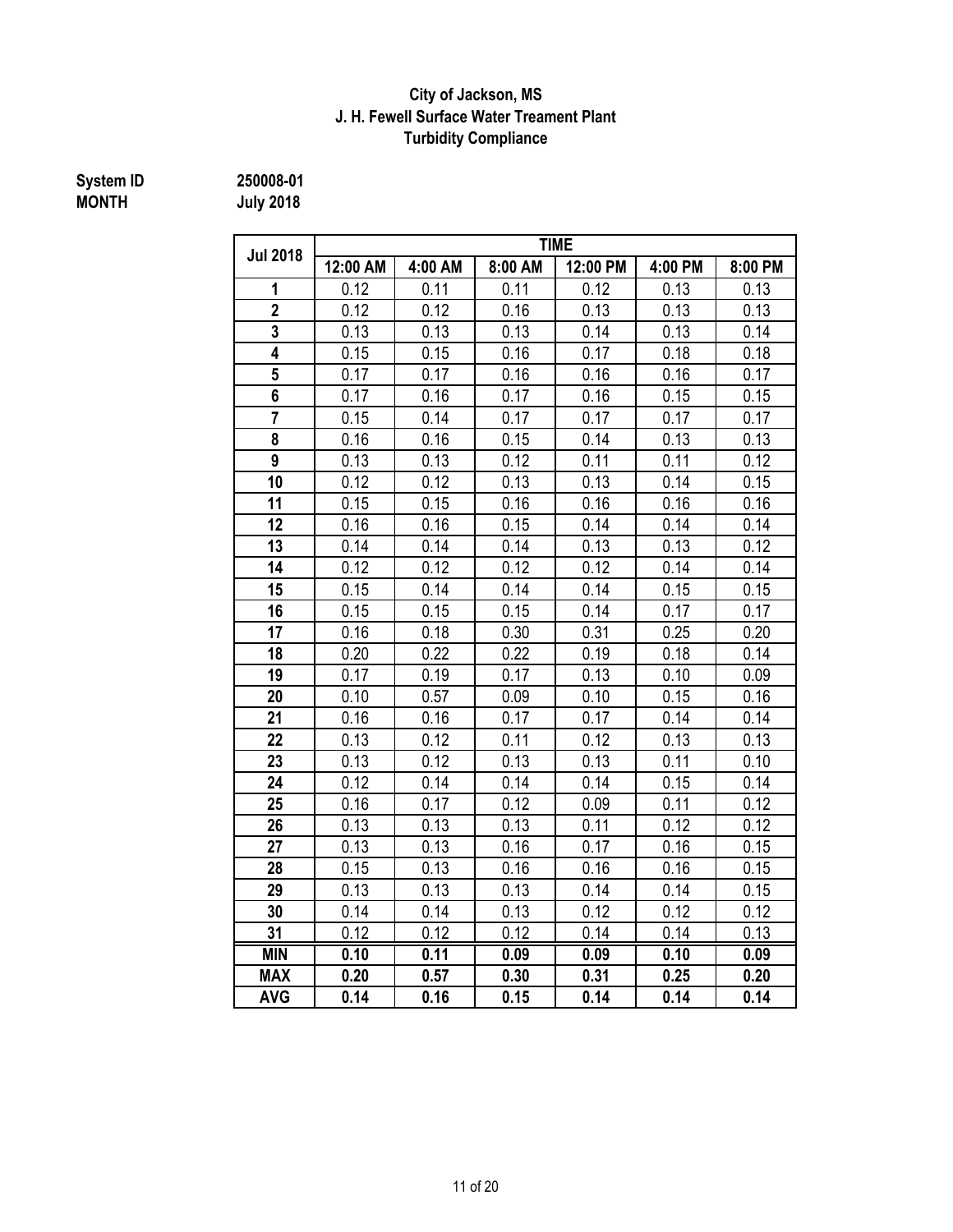## **Disinfectant Compliance City Of Jackson, MS J. H. Fewell Surface Water Treatment Plant**

# **System ID** 250008-01<br> **MONTH** July 2018

**MONTH July 2018**

|                         | <b>TIME</b>      |                  |                  |          |                  |         |  |  |  |
|-------------------------|------------------|------------------|------------------|----------|------------------|---------|--|--|--|
| <b>Jul 2018</b>         | 12:00 AM         | 4:00 AM          | 8:00 AM          | 12:00 PM | 4:00 PM          | 8:00 PM |  |  |  |
| 1                       | 3.8              | 3.8              | 3.7              | 3.7      | 4.0              | 4.0     |  |  |  |
| $\overline{\mathbf{2}}$ | 4.0              | 4.0              | 3.9              | 3.8      | 3.8              | 4.0     |  |  |  |
| $\overline{3}$          | 4.0              | 4.0              | 4.0              | 3.9      | 3.8              | 3.9     |  |  |  |
| 4                       | 3.8              | 4.0              | 4.0              | 3.8      | 4.0              | 4.0     |  |  |  |
| 5                       | 4.0              | 4.0              | 4.0              | 3.9      | 4.0              | 3.9     |  |  |  |
| 6                       | 4.0              | 4.0              | 2.7              | 3.0      | 3.5              | 3.2     |  |  |  |
| $\overline{7}$          | 3.5              | 3.2              | 3.6              | 4.0      | 4.0              | 4.0     |  |  |  |
| 8                       | 4.0              | 4.0              | 4.0              | 3.7      | 4.0              | 3.9     |  |  |  |
| 9                       | 4.0              | 4.0              | 4.0              | 3.9      | 3.8              | 4.0     |  |  |  |
| 10                      | 4.0              | 4.0              | 3.9              | 3.1      | 3.3              | 3.1     |  |  |  |
| 11                      | 3.7              | 3.8              | 3.7              | 4.0      | 4.0              | 4.0     |  |  |  |
| 12                      | 3.4              | 3.2              | 3.2              | 3.9      | 3.5              | 3.7     |  |  |  |
| 13                      | 4.0              | 3.2              | 3.1              | 3.2      | 3.4              | 3.4     |  |  |  |
| 14                      | 3.4              | 3.4              | 3.2              | 4.0      | 3.4              | 3.4     |  |  |  |
| 15                      | 3.4              | 3.5              | 3.1              | 4.0      | 3.9              | 3.8     |  |  |  |
| 16                      | 4.0              | 3.4              | 4.0              | 3.9      | 4.0              | 4.0     |  |  |  |
| 17                      | 3.9              | 4.0              | 3.9              | 3.3      | 3.9              | 3.8     |  |  |  |
| 18                      | 3.6              | 3.8              | 3.7              | 3.6      | 3.9              | 3.9     |  |  |  |
| 19                      | 3.6              | 3.7              | 3.9              | 3.6      | 3.6              | 3.7     |  |  |  |
| 20                      | 3.5              | 3.6              | 3.6              | 3.4      | 3.4              | 3.5     |  |  |  |
| 21                      | 3.5              | 3.6              | 3.3              | 3.7      | 3.7              | 3.3     |  |  |  |
| 22                      | 3.7              | 3.5              | 3.5              | 3.6      | 3.9              | 3.7     |  |  |  |
| 23                      | 3.7              | 3.9              | 3.9              | 3.9      | 4.0              | 4.0     |  |  |  |
| 24                      | 4.0              | 4.0              | 4.0              | 3.7      | 3.9              | 4.0     |  |  |  |
| 25                      | 4.0              | 4.0              | 4.0              | 4.0      | 2.4              | 3.7     |  |  |  |
| 26                      | 4.0              | 4.0              | 3.9              | 3.8      | 3.2              | 3.3     |  |  |  |
| 27                      | 3.7              | 3.9              | 4.0              | 3.9      | 3.1              | 4.0     |  |  |  |
| 28                      | 3.7              | 3.6              | 3.7              | 3.5      | 3.5              | 3.6     |  |  |  |
| 29                      | 3.7              | 3.6              | 3.5              | 3.6      | 3.5              | 3.6     |  |  |  |
| 30                      | 3.4              | 3.6              | 3.5              | 3.5      | 3.5              | 3.2     |  |  |  |
| 31                      | 3.1              | 3.8              | 3.5              | 3.5      | 3.6              | 3.4     |  |  |  |
| <b>MIN</b>              | $\overline{3.1}$ | $\overline{3.2}$ | $\overline{2.7}$ | 3.0      | $\overline{2.4}$ | 3.1     |  |  |  |
| <b>MAX</b>              | 4.0              | 4.0              | 4.0              | 4.0      | 4.0              | 4.0     |  |  |  |
| <b>AVG</b>              | 3.7              | 3.7              | 3.7              | 3.7      | 3.7              | 3.7     |  |  |  |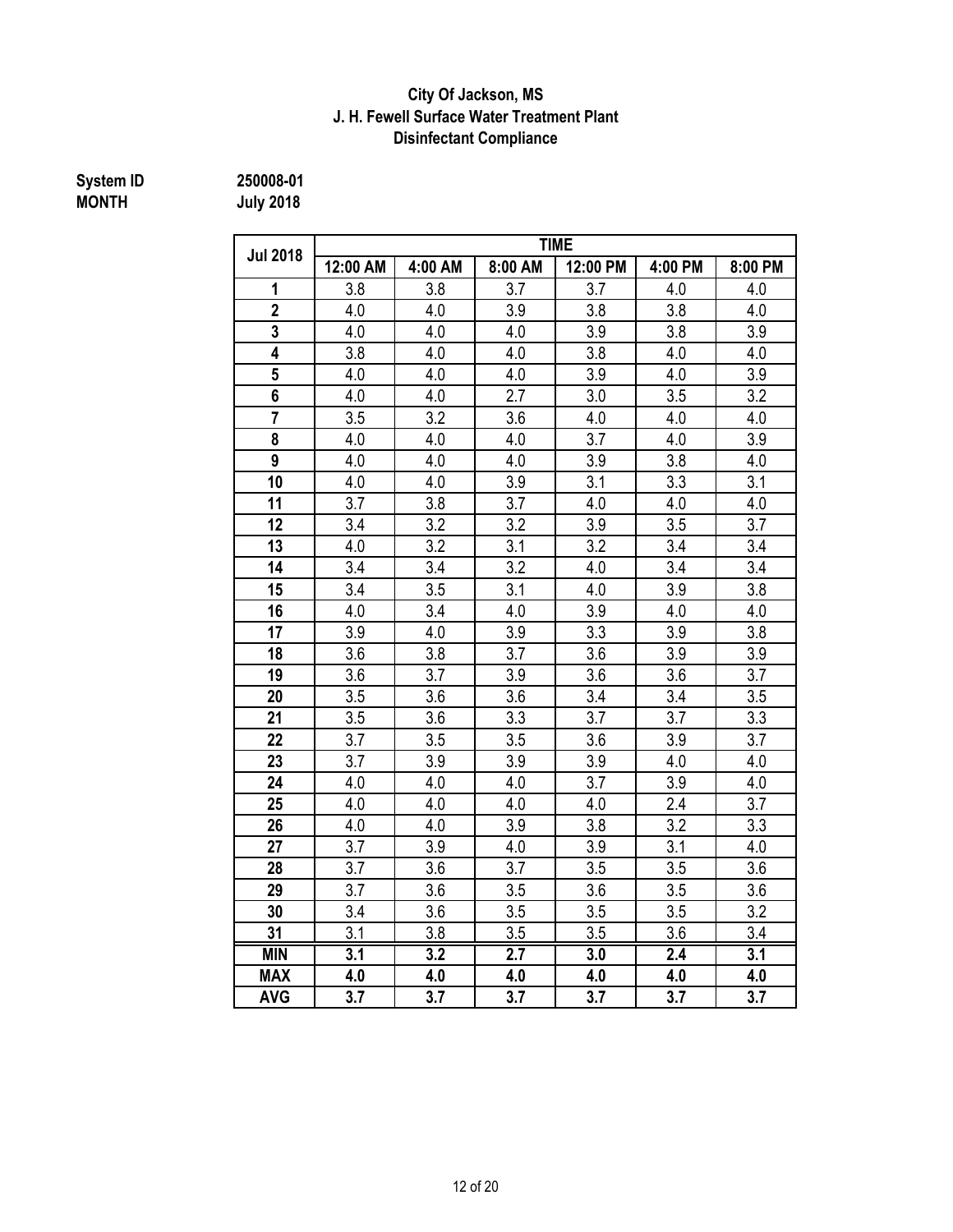# **CITY OF JACKSON DISTRIBUTION SYSTEM DISINFECTANT DATA**

| System ID | 250008           |
|-----------|------------------|
| Month of  | <b>July 2018</b> |

|                 | No. of sites,<br>disinfectant residual<br>measured (a) | No. of sites, no<br>disinfectant measured,<br>HPC measured (b) | No. of sites,<br>disinfectant residual<br>not detected, no HPC<br>measured (c) | No. of sites,<br>disinfectant residual<br>not detected. HPC><br>500/ml (d) | No. of sites,<br>disinfectant residual<br>not measured. HPC ><br>500/ml (e) |
|-----------------|--------------------------------------------------------|----------------------------------------------------------------|--------------------------------------------------------------------------------|----------------------------------------------------------------------------|-----------------------------------------------------------------------------|
| <b>DATE</b>     | COL <sub>2</sub>                                       | COL <sub>3</sub>                                               | COL <sub>4</sub>                                                               | COL <sub>5</sub>                                                           | COL <sub>6</sub>                                                            |
| 1               |                                                        |                                                                |                                                                                |                                                                            |                                                                             |
| $\overline{2}$  | 16                                                     |                                                                |                                                                                |                                                                            |                                                                             |
| 3               |                                                        |                                                                |                                                                                |                                                                            |                                                                             |
| 4               |                                                        |                                                                |                                                                                |                                                                            |                                                                             |
| $\overline{5}$  | 31                                                     |                                                                |                                                                                |                                                                            |                                                                             |
| $\overline{6}$  |                                                        |                                                                |                                                                                |                                                                            |                                                                             |
| $\overline{7}$  |                                                        |                                                                |                                                                                |                                                                            |                                                                             |
| 8               |                                                        |                                                                |                                                                                |                                                                            |                                                                             |
| $\overline{9}$  | 40                                                     |                                                                |                                                                                |                                                                            |                                                                             |
| 10              | 31                                                     |                                                                |                                                                                |                                                                            |                                                                             |
| 11              | $\overline{3}$                                         |                                                                |                                                                                |                                                                            |                                                                             |
| 12              | $\overline{4}$                                         |                                                                |                                                                                |                                                                            |                                                                             |
| 13              |                                                        |                                                                |                                                                                |                                                                            |                                                                             |
| $\overline{14}$ |                                                        |                                                                |                                                                                |                                                                            |                                                                             |
| 15              |                                                        |                                                                |                                                                                |                                                                            |                                                                             |
| 16              |                                                        |                                                                |                                                                                |                                                                            |                                                                             |
| $\overline{17}$ |                                                        |                                                                |                                                                                |                                                                            |                                                                             |
| 18              |                                                        |                                                                |                                                                                |                                                                            |                                                                             |
| 19              |                                                        |                                                                |                                                                                |                                                                            |                                                                             |
| $\overline{20}$ |                                                        |                                                                |                                                                                |                                                                            |                                                                             |
| $\overline{21}$ |                                                        |                                                                |                                                                                |                                                                            |                                                                             |
| $\overline{22}$ |                                                        |                                                                |                                                                                |                                                                            |                                                                             |
| 23              |                                                        |                                                                |                                                                                |                                                                            |                                                                             |
| $\overline{24}$ |                                                        |                                                                |                                                                                |                                                                            |                                                                             |
| $\overline{25}$ |                                                        |                                                                |                                                                                |                                                                            |                                                                             |
| 26              |                                                        |                                                                |                                                                                |                                                                            |                                                                             |
| 27              |                                                        |                                                                |                                                                                |                                                                            |                                                                             |
| 28              |                                                        |                                                                |                                                                                |                                                                            |                                                                             |
| 29              |                                                        |                                                                |                                                                                |                                                                            |                                                                             |
| 30              |                                                        |                                                                |                                                                                |                                                                            |                                                                             |
|                 |                                                        |                                                                |                                                                                |                                                                            |                                                                             |
| Total           | 125                                                    | $\overline{0}$                                                 | $\overline{0}$                                                                 | 0                                                                          | $\overline{0}$                                                              |

$$
V = (c+d+e)/(a+b)^*100
$$

 $V = 0$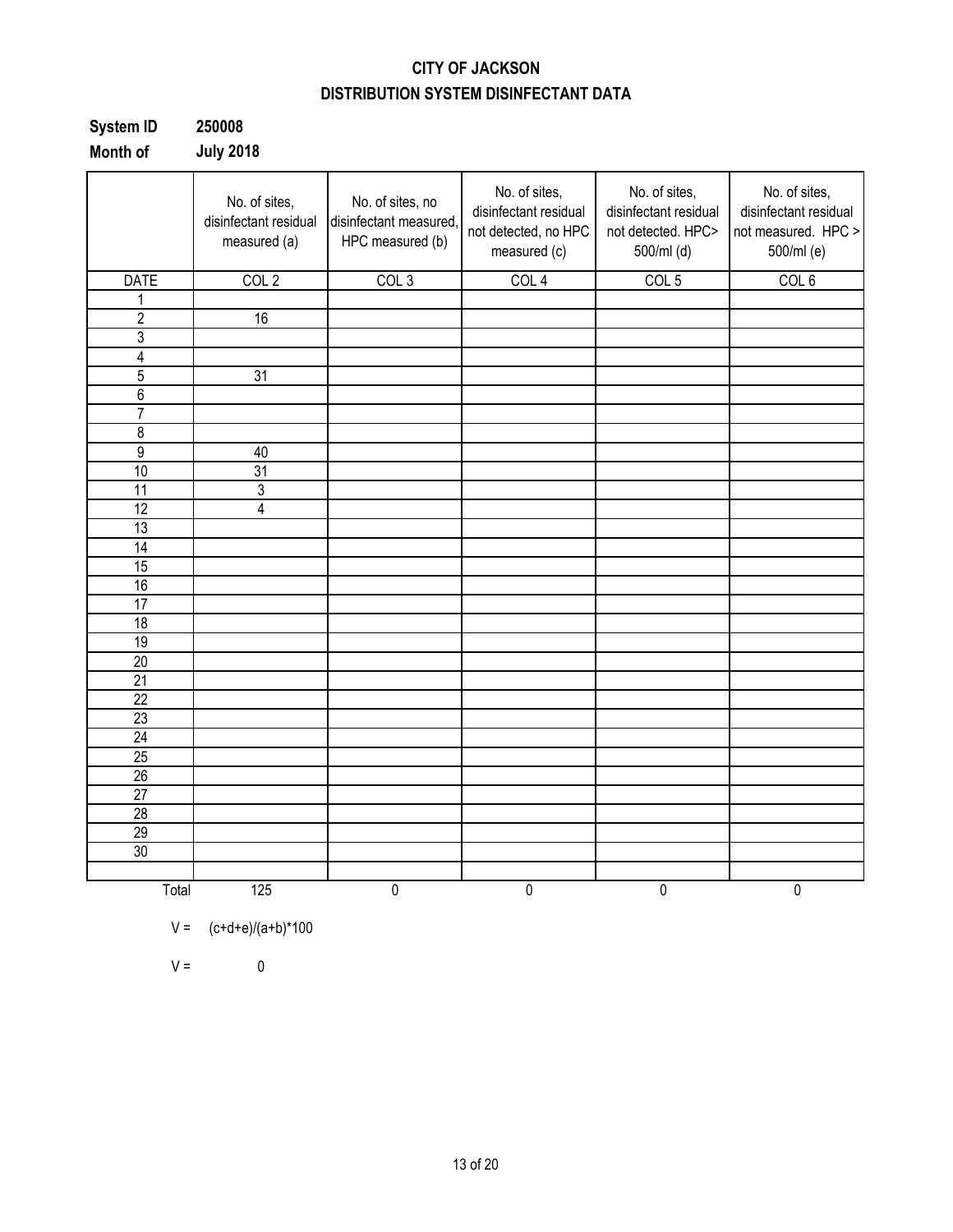# **CITY OF JACKSON CHLORINE DIOXIDE COMPLIANCE**

|                  |                  | <b>SYSTEM ID: 250008-02</b> |                  | <b>SYSTEM ID: 250008-01</b> |             | <b>DISTRIBUTION SITES</b> |                  |                  |
|------------------|------------------|-----------------------------|------------------|-----------------------------|-------------|---------------------------|------------------|------------------|
| <b>Jul-18</b>    |                  | <b>O.B. CURTIS</b>          |                  | J. H. FEWELL                | <b>DATE</b> | <b>SITE</b>               | ClO <sub>2</sub> | CIO <sup>.</sup> |
|                  | CIO <sub>2</sub> | CIO.                        | CIO <sub>2</sub> | CIO.                        |             | Olympia                   | <b>OFF</b>       | <b>OFF</b>       |
|                  |                  |                             |                  |                             |             | <b>Boling St</b>          | <b>OFF</b>       | <b>OFF</b>       |
| $\mathbf{1}$     | <b>OFF</b>       | <b>OFF</b>                  | <b>OFF</b>       | <b>OFF</b>                  |             | John Hopkins              | <b>OFF</b>       | <b>OFF</b>       |
| $\overline{2}$   | <b>OFF</b>       | <b>OFF</b>                  | <b>OFF</b>       | <b>OFF</b>                  |             |                           |                  |                  |
| $\mathsf 3$      | <b>OFF</b>       | <b>OFF</b>                  | <b>OFF</b>       | <b>OFF</b>                  |             |                           |                  |                  |
| 4                | <b>OFF</b>       | <b>OFF</b>                  | <b>OFF</b>       | <b>OFF</b>                  |             |                           |                  |                  |
| $\,$ 5 $\,$      | <b>OFF</b>       | <b>OFF</b>                  | <b>OFF</b>       | <b>OFF</b>                  |             |                           |                  |                  |
| $\,6\,$          | <b>OFF</b>       | <b>OFF</b>                  | <b>OFF</b>       | <b>OFF</b>                  |             |                           |                  |                  |
| $\boldsymbol{7}$ | <b>OFF</b>       | <b>OFF</b>                  | <b>OFF</b>       | <b>OFF</b>                  |             |                           |                  |                  |
| 8                | <b>OFF</b>       | <b>OFF</b>                  | <b>OFF</b>       | <b>OFF</b>                  |             |                           |                  |                  |
| $\boldsymbol{9}$ | <b>OFF</b>       | <b>OFF</b>                  | <b>OFF</b>       | <b>OFF</b>                  |             |                           |                  |                  |
| 10               | <b>OFF</b>       | <b>OFF</b>                  | <b>OFF</b>       | <b>OFF</b>                  |             |                           |                  |                  |
| 11               | <b>OFF</b>       | <b>OFF</b>                  | <b>OFF</b>       | <b>OFF</b>                  |             |                           |                  |                  |
| 12               | <b>OFF</b>       | <b>OFF</b>                  | <b>OFF</b>       | <b>OFF</b>                  |             |                           |                  |                  |
| 13               | <b>OFF</b>       | <b>OFF</b>                  | <b>OFF</b>       | <b>OFF</b>                  |             |                           |                  |                  |
| 14               | <b>OFF</b>       | <b>OFF</b>                  | <b>OFF</b>       | <b>OFF</b>                  |             |                           |                  |                  |
| 15               | <b>OFF</b>       | <b>OFF</b>                  | <b>OFF</b>       | <b>OFF</b>                  |             |                           |                  |                  |
| 16               | <b>OFF</b>       | <b>OFF</b>                  | <b>OFF</b>       | <b>OFF</b>                  |             |                           |                  |                  |
| 17               | <b>OFF</b>       | <b>OFF</b>                  | <b>OFF</b>       | <b>OFF</b>                  |             |                           |                  |                  |
| 18               | <b>OFF</b>       | <b>OFF</b>                  | <b>OFF</b>       | <b>OFF</b>                  |             |                           |                  |                  |
| 19               | <b>OFF</b>       | <b>OFF</b>                  | <b>OFF</b>       | <b>OFF</b>                  |             |                           |                  |                  |
| 20               | <b>OFF</b>       | <b>OFF</b>                  | <b>OFF</b>       | <b>OFF</b>                  |             |                           |                  |                  |
| 21               | <b>OFF</b>       | <b>OFF</b>                  | <b>OFF</b>       | <b>OFF</b>                  |             |                           |                  |                  |
| 22               | <b>OFF</b>       | <b>OFF</b>                  | <b>OFF</b>       | <b>OFF</b>                  |             |                           |                  |                  |
| 23               | <b>OFF</b>       | <b>OFF</b>                  | <b>OFF</b>       | <b>OFF</b>                  |             |                           |                  |                  |
| 24               | <b>OFF</b>       | <b>OFF</b>                  | <b>OFF</b>       | <b>OFF</b>                  |             |                           |                  |                  |
| 25               | <b>OFF</b>       | <b>OFF</b>                  | <b>OFF</b>       | <b>OFF</b>                  |             |                           |                  |                  |
| 26               | <b>OFF</b>       | <b>OFF</b>                  | <b>OFF</b>       | <b>OFF</b>                  |             |                           |                  |                  |
| 27               | <b>OFF</b>       | <b>OFF</b>                  | <b>OFF</b>       | <b>OFF</b>                  |             |                           |                  |                  |
| 28               | <b>OFF</b>       | <b>OFF</b>                  | <b>OFF</b>       | <b>OFF</b>                  |             |                           |                  |                  |
| 29               | <b>OFF</b>       | <b>OFF</b>                  | <b>OFF</b>       | <b>OFF</b>                  |             |                           |                  |                  |
| 30               | <b>OFF</b>       | <b>OFF</b>                  | <b>OFF</b>       | <b>OFF</b>                  |             |                           |                  |                  |
| 31               | <b>OFF</b>       | <b>OFF</b>                  | <b>OFF</b>       | <b>OFF</b>                  |             |                           |                  |                  |
|                  |                  |                             |                  |                             |             |                           |                  |                  |

| <b>STEM ID: 250008-02</b> |                    | <b>SYSTEM ID: 250008-01</b> |                  |  | <b>DISTRIBUTION SITES</b> |                  |             |             |                  |     |
|---------------------------|--------------------|-----------------------------|------------------|--|---------------------------|------------------|-------------|-------------|------------------|-----|
|                           | <b>O.B. CURTIS</b> | J. H. FEWELL                |                  |  |                           |                  | <b>DATE</b> | <b>SITE</b> | CIO <sub>2</sub> | CIO |
| CIO,                      | CIO <sup>-</sup>   | CIO <sub>2</sub>            | CIO <sup>-</sup> |  |                           | Olympia          | OFF         | <b>OFF</b>  |                  |     |
|                           |                    |                             |                  |  |                           | <b>Boling St</b> | OFF         | <b>OFF</b>  |                  |     |
| OFF                       | OFF                | <b>OFF</b>                  | OFF              |  |                           | John Hopkins     | <b>OFF</b>  | <b>OFF</b>  |                  |     |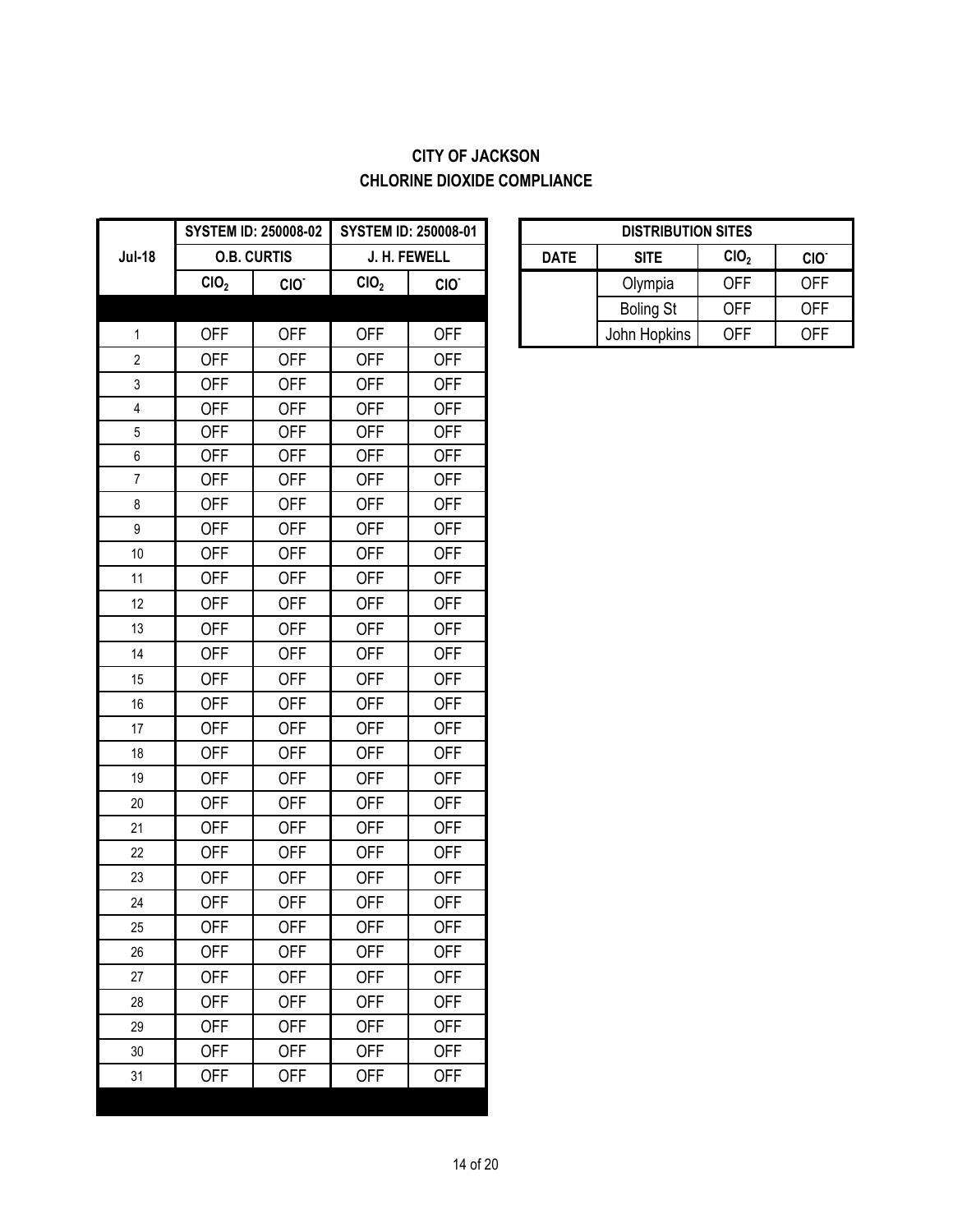|                              | TOC Table- Required % Removal of TOC       |           |       |  |  |  |  |
|------------------------------|--------------------------------------------|-----------|-------|--|--|--|--|
| Source<br>Water TOC<br>(ppm) | Source Water Alkalinity, ppm<br>as $CaCO3$ |           |       |  |  |  |  |
|                              | $0 - 60$                                   | $>60-120$ | >120  |  |  |  |  |
| $>2.0$ to 4.0                | 35.0%                                      | 25.0%     | 15.0% |  |  |  |  |
| >4.0 to 8.0                  | 45.0%                                      | 35.0%     | 25.0% |  |  |  |  |
| >8.0                         | 40.0%<br>50.0%<br>30.0%                    |           |       |  |  |  |  |
|                              |                                            |           |       |  |  |  |  |
|                              |                                            |           |       |  |  |  |  |

# **% ACTUAL TOC REMOVED = RAW TOC - FINISHED TOC X 100% RAW TOC**

| Source<br>Water TOC  | TOC Table- Required % Removal of TOC |                                  | Source Water Alkalinity, ppm |                                  | % ACTUAL TOC REMOVED = -          | <b>RAW TOC - FINISHED TOC</b><br><b>RAW TOC</b> | -X 100%                               |                             |
|----------------------|--------------------------------------|----------------------------------|------------------------------|----------------------------------|-----------------------------------|-------------------------------------------------|---------------------------------------|-----------------------------|
| (ppm)<br>>2.0 to 4.0 | $0 - 60$<br>35.0%                    | as $CaCO3$<br>$>60-120$<br>25.0% | $>120$<br>15.0%              |                                  | <b>TOC REMOVAL RATIO =-</b>       |                                                 | % ACTUAL TOC REMOVED                  |                             |
| >4.0 to 8.0<br>>8.0  | 45.0%<br>50.0%                       | 35.0%<br>40.0%                   | 25.0%<br>30.0%               |                                  |                                   |                                                 | <b>REQUIRED TOC REMOVAL</b>           |                             |
|                      |                                      |                                  |                              | <b>TOC Summary</b>               |                                   |                                                 | <b>TOC % Removal Summary</b>          |                             |
|                      | Water                                |                                  | <b>Source Water</b>          |                                  |                                   |                                                 |                                       |                             |
| <b>Date</b>          | <b>Treatment</b><br>Plant            |                                  | <b>Alkalinity</b><br>(ppm)   | <b>Source Water</b><br>TOC (ppm) | <b>Treated Water</b><br>TOC (ppm) | <b>Actual TOC</b><br>Removed (%)                | <b>Required TOC</b><br>Removal (%)    | <b>TOC Removal</b><br>Ratio |
|                      | OBC HS1                              |                                  | 12                           | 8.2                              | 3.9                               | 52.4                                            | 50.0                                  | 1.05                        |
| 1/9/2018             | OBC HS2                              |                                  | 12                           | 8.2                              | 4.1                               | 50.0                                            | 50.0                                  | 1.00                        |
|                      | JHF HS1                              |                                  | 26                           | 8.3                              | 5.2                               | 37.3                                            | 50.0                                  | 0.75                        |
|                      | OBC HS1                              |                                  | 13                           | 6.8                              | 3.1                               | 54.4                                            | 50.0                                  | 1.09                        |
| 1/19/2018            | OBC HS2                              |                                  | 13                           | 6.8                              | 2.2                               | 67.6                                            | 50.0                                  | 1.35                        |
|                      | JHF HS1                              |                                  | 20                           | 7.2                              | 2.0                               | 72.2                                            | 50.0                                  | 1.44                        |
|                      | OBC HS1                              |                                  | 12                           | 4.2                              | 1.9                               | 54.8                                            | 45.0                                  | 1.22                        |
| 1/31/2018            | OBC HS2                              |                                  | 12                           | 4.2                              | 1.3                               | 69.0                                            | 45.0                                  | 1.53                        |
|                      | JHF HS1                              |                                  | 17                           | 5.3                              | 1.1                               | 79.2                                            | 45.0                                  | 1.76                        |
|                      | OBC HS1                              |                                  | $\overline{15}$              | $\overline{7.7}$                 | 1.9                               | 75.3                                            | 45.0                                  | 1.67                        |
| 2/5/2018             | OBC HS2                              |                                  | 15                           | 7.7                              | 2.7                               | 64.9                                            | 45.0                                  | 1.44                        |
|                      | JHF HS1                              |                                  | 16                           | 9.7                              | 1.4                               | 85.6                                            | 50.0                                  | 1.71                        |
|                      | OBC HS1                              |                                  | 15                           | 8.7                              | 3.7                               | 57.5                                            | 50.0                                  | 1.15                        |
| 2/12/2008            | OBC HS2                              |                                  | 15                           | 8.7                              | 4.0                               | 54.0                                            | 50.0                                  | 1.08                        |
|                      | JHF HS1                              |                                  | 15                           | 11.5                             | 4.2                               | 63.5                                            | 50.0                                  | 1.27                        |
|                      | OBC HS1                              |                                  | $\overline{11}$              | 14.4                             | 4.3                               | 70.1                                            | 50.0                                  | 1.40                        |
| 2/21/2018            | OBC HS2                              |                                  | 11                           | 14.4                             | 5.1                               | 64.6                                            | 50.0                                  | 1.29                        |
|                      | JHF HS1                              |                                  | 11                           | 13.5                             | 5.4                               | 60.0                                            | 50.0                                  | 1.20                        |
|                      | OBC HS1                              |                                  | 11                           | 12.5                             | 4.3                               | 65.6                                            | 50.0                                  | 1.31                        |
| 2/27/2018            | OBC HS2                              |                                  | 11                           | 12.5                             | 4.8                               | 61.6                                            | 50.0                                  | 1.23                        |
|                      | JHF HS1                              |                                  | 11                           | 12.9                             | 3.9                               | 69.8                                            | 50.0                                  | 1.40                        |
|                      | OBC HS1                              |                                  | $\overline{12}$              | 6.8                              | 3.9                               | 42.6                                            | 45.0                                  | 0.95                        |
| 3/5/2018             | OBC HS2                              |                                  | 12                           | 6.8                              | 4.1                               | 39.7                                            | 45.0                                  | 0.88                        |
|                      | JHF HS1                              |                                  | 11                           | 8.1                              | 3.5                               | 56.8                                            | 50.0                                  | 1.14                        |
|                      | OBC HS1                              |                                  | $\overline{12}$              | 11.7                             | 3.7                               | 68.4                                            | 50.0                                  | 1.37                        |
| 3/14/2018            | OBC HS2                              |                                  | 12                           | 11.7                             | 4.8                               | 59.0                                            | 50.0                                  | 1.18                        |
|                      | JHF HS1                              |                                  | 12                           | 12.8                             | 3.8                               | 70.3                                            | 50.0                                  | 1.41                        |
|                      | OBC HS1                              |                                  | $\overline{13}$              | 15.9                             | 6.9                               | 56.6                                            | 50.0                                  | 1.13                        |
| 3/20/2018            | OBC HS2                              |                                  | 13                           | 15.9                             | 7.4                               | 53.5                                            | 50.0                                  | 1.07                        |
|                      | JHF HS1                              |                                  | 12                           | 13.2                             | 7.0                               | 47.0                                            | 50.0                                  | 0.94                        |
|                      | OBC HS1                              |                                  | 10                           | 11.1                             | 4.3                               | 61.3                                            | 50.0                                  | 1.23                        |
| 3/27/2018            | OBC HS2                              |                                  | 10                           | 11.1                             | 5.0                               | 55.0                                            | 50.0                                  | 1.10                        |
|                      | JHF HS1                              |                                  | 12                           | 12.3                             | 5.4                               | 56.1                                            | 50.0                                  | 1.12                        |
|                      | OBC HS1                              |                                  | $\overline{12}$              | 13.0                             | 5.7                               | 56.2                                            | 50.0                                  | 1.12                        |
| 4/3/2018             |                                      | OBC HS2                          | 12                           | 13.0                             | 4.9                               | 62.3                                            | 50.0                                  | 1.25                        |
|                      | JHF HS1                              |                                  | 10                           | 14.6                             | 4.5                               | 69.2                                            | 50.0                                  | 1.38                        |
| <b>RUNNING</b>       | OBC HS1                              |                                  |                              |                                  |                                   |                                                 |                                       | 1.22                        |
| <b>ANNUAL</b>        | OBC HS2                              |                                  |                              |                                  |                                   |                                                 |                                       | 1.20                        |
| <b>AVERAGE</b>       | JHF HS1                              |                                  |                              |                                  |                                   |                                                 |                                       | 1.29                        |
|                      |                                      |                                  |                              |                                  |                                   |                                                 | TOTAL COMBINED RUNNING ANNUAL AVERAGE | 1.24                        |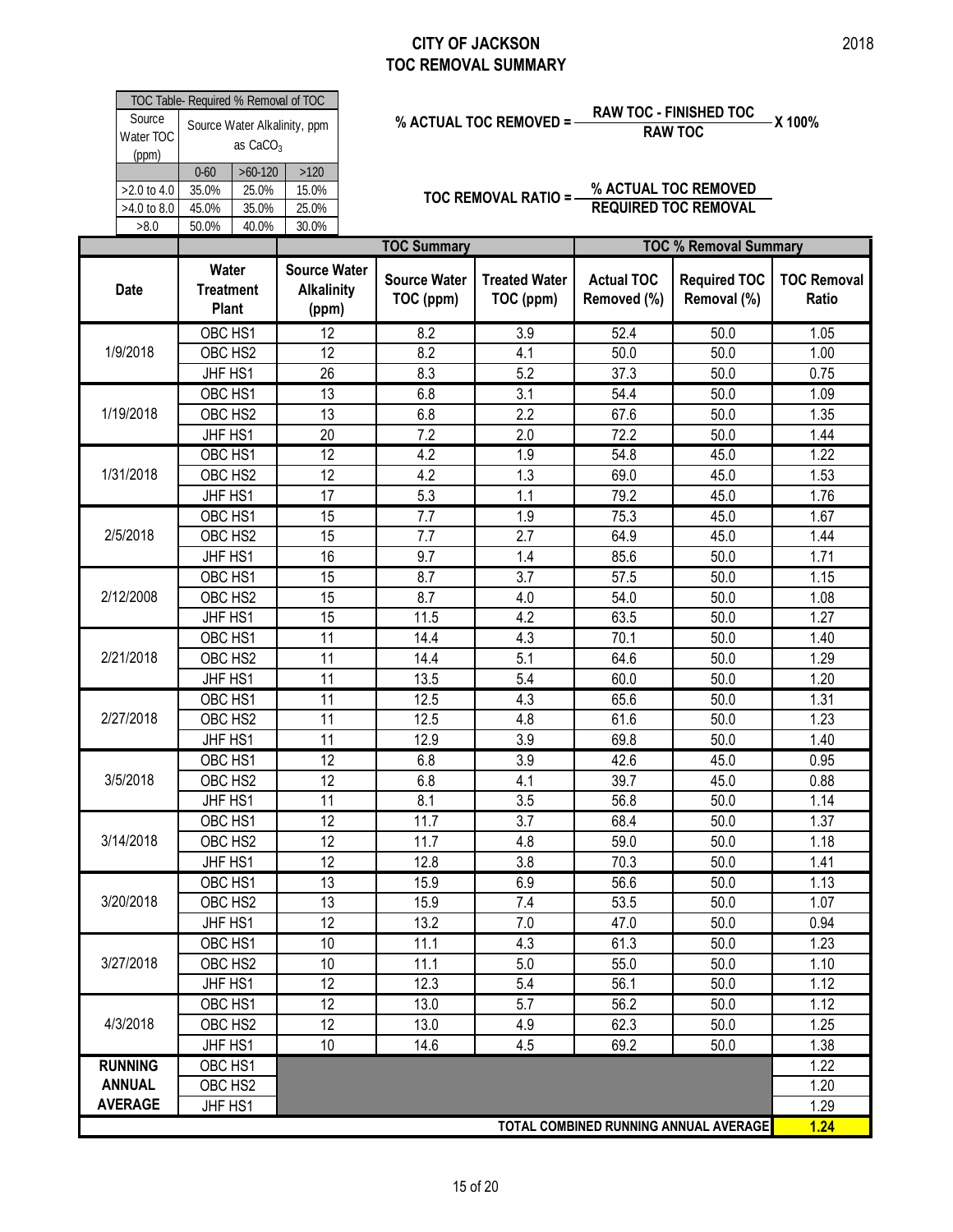| Source<br>Water TOC<br>(ppm)       |                                           | TOC Table- Required % Removal of TOC<br>Source Water Alkalinity, ppm<br>as $CaCO3$ |                                                   |  |                                  | % ACTUAL TOC REMOVED = -          | <b>RAW TOC - FINISHED TOC</b><br><b>RAW TOC</b> | X 100%                                              |                         |
|------------------------------------|-------------------------------------------|------------------------------------------------------------------------------------|---------------------------------------------------|--|----------------------------------|-----------------------------------|-------------------------------------------------|-----------------------------------------------------|-------------------------|
| >2.0 to 4.0<br>>4.0 to 8.0<br>>8.0 | $0 - 60$<br>35.0%<br>45.0%<br>50.0%       | $>60-120$<br>25.0%<br>35.0%<br>40.0%                                               | $>120$<br>15.0%<br>25.0%<br>30.0%                 |  |                                  | TOC REMOVAL RATIO =-              |                                                 | % ACTUAL TOC REMOVED<br><b>REQUIRED TOC REMOVAL</b> |                         |
|                                    |                                           |                                                                                    |                                                   |  | <b>TOC Summary</b>               |                                   |                                                 | <b>TOC % Removal Summary</b>                        |                         |
| <b>Date</b>                        | Water<br><b>Treatment</b><br><b>Plant</b> |                                                                                    | <b>Source Water</b><br><b>Alkalinity</b><br>(ppm) |  | <b>Source Water</b><br>TOC (ppm) | <b>Treated Water</b><br>TOC (ppm) | <b>Actual TOC</b><br>Removed (%)                | <b>Required TOC</b><br>Removal (%)                  | <b>TOC Ren</b><br>Ratio |
|                                    | OBC <sub>HS1</sub>                        |                                                                                    | 12                                                |  | 12.5                             | 3.7                               | 70.4                                            | 50.0                                                | 1.41                    |
| 4/9/2018                           | OBC HS2                                   |                                                                                    | 12                                                |  | 12.5                             | 3.9                               | 68.8                                            | 50.0                                                | 1.38                    |
|                                    | JHF HS1                                   |                                                                                    | 10                                                |  | 12.6                             | 4.5                               | 64.3                                            | 50.0                                                | 1.29                    |
|                                    | OBC HS1                                   |                                                                                    | 16<br>16                                          |  | 13.5                             | 2.1                               | 84.4                                            | 50.0                                                | 1.69                    |
| 4/16/2018                          |                                           | OBC <sub>HS2</sub>                                                                 |                                                   |  | 13.5                             | 5.2                               | 61.5                                            | 50.0                                                | 1.23                    |
|                                    | JHF HS1                                   |                                                                                    | 8                                                 |  | 15.3                             | 5.3                               | 65.4                                            | 45.0                                                | 1.45                    |
|                                    | OBC HS1                                   |                                                                                    | $\overline{11}$                                   |  | 9.7                              | 3.7                               | 61.9                                            | 50.0                                                | 1.24                    |
| 5/8/2018                           | OBC HS2                                   |                                                                                    | 11                                                |  | 9.7                              | $\overline{3.4}$                  | 64.9                                            | 50.0                                                | 1.30                    |
|                                    | JHF HS1                                   |                                                                                    | 15                                                |  | 9.8                              | 4.0                               | 59.2                                            | 50.0                                                | 1.18                    |
| 5/16/2018<br>5/22/2018             | OBC HS1<br>OBC HS2                        |                                                                                    | $\overline{12}$<br>12                             |  | 8.9                              | 1.7<br>1.6                        | 80.9                                            | 50.0                                                | 1.62                    |
|                                    | JHF HS1                                   |                                                                                    | 17                                                |  | 8.9<br>8.5                       | 2.7                               | 82.0<br>68.2                                    | 50.0<br>50.0                                        | 1.64<br>1.36            |
|                                    | OBC HS1                                   |                                                                                    | $\overline{13}$                                   |  | 10.6                             | 6.2                               | 41.5                                            | 50.0                                                | 0.83                    |
|                                    | OBC HS2                                   |                                                                                    | 13                                                |  | 10.6                             | 6.4                               | 39.6                                            | 50.0                                                | 0.79                    |
|                                    | JHF HS1                                   |                                                                                    | 24                                                |  | 16.5                             | 5.9                               | 64.2                                            | 50.0                                                | 1.28                    |
|                                    | OBC HS1                                   |                                                                                    | 15                                                |  | 7.6                              | 3.8                               | 50.0                                            | 50.0                                                | 1.00                    |
|                                    | OBC HS2                                   |                                                                                    | 15                                                |  | 9.2                              | 3.9                               | 57.6                                            | 50.0                                                | 1.15                    |
|                                    | JHF HS1                                   |                                                                                    | 16                                                |  | 9.6                              | 4.0                               | 58.3                                            | 50.0                                                | 1.17                    |
|                                    | OBC HS1                                   |                                                                                    | $\overline{14}$                                   |  | 10.5                             | 2.4                               | 77.1                                            | 50.0                                                | 1.54                    |
|                                    | OBC HS2                                   |                                                                                    | 14                                                |  | 10.5                             | 4.1                               | 61.0                                            | 50.0                                                | 1.22                    |
|                                    | JHF HS1                                   |                                                                                    | 17                                                |  | 8.1                              | 3.0                               | 63.0                                            | 50.0                                                | 1.26                    |
|                                    | OBC HS1                                   |                                                                                    | 18                                                |  | 7.4                              | 1.7                               | 77.0                                            | 45.0                                                | 1.71                    |
| 6/12/2018                          | OBC HS2                                   |                                                                                    | 18                                                |  | 7.4                              | 2.1                               | 71.6                                            | 45.0                                                | 1.59                    |
|                                    | JHF HS1                                   |                                                                                    | 16                                                |  | 13.4                             | 1.8                               | 86.6                                            | 50.0                                                | 1.73                    |
|                                    | OBC HS1                                   |                                                                                    | $\overline{15}$                                   |  | 7.1                              | $\overline{2.2}$                  | 69.0                                            | 45.0                                                | 1.53                    |
| 6/17/2018                          | OBC HS2                                   |                                                                                    | 15                                                |  | 7.1                              | 1.6                               | 77.5                                            | 45.0                                                | 1.72                    |
|                                    | JHF HS1                                   |                                                                                    | 17                                                |  | 7.3                              | 2.0                               | 72.6                                            | 45.0                                                | 1.61                    |
|                                    | OBC HS1                                   |                                                                                    | 17                                                |  | 8.4                              | 1.4                               | 83.3                                            | 50.0                                                | 1.67                    |
| 6/25/2018                          | OBC HS2                                   |                                                                                    | 17                                                |  | 8.4                              | 2.6                               | 69.0                                            | 50.0                                                | 1.38                    |
| 5/30/2018<br>6/4/2018              | JHF HS1                                   |                                                                                    | 29                                                |  | 7.4                              | 1.3                               | 82.4                                            | 45.0                                                | 1.83                    |
|                                    | OBC HS1                                   |                                                                                    | 15                                                |  | 7.9                              | $\overline{2}$                    | 74.7                                            | 45.0                                                | 1.66                    |
| 7/6/2018                           | OBC HS2                                   |                                                                                    | 15                                                |  | 7.9                              | 2.5                               | 68.4                                            | 45.0                                                | 1.52                    |
|                                    | JHF HS1                                   |                                                                                    | 15                                                |  | 6.2                              | 3.0                               | 51.6                                            | 45.0                                                | 1.15                    |
|                                    | OBC HS1                                   |                                                                                    | 13                                                |  | 7.1                              | 1.3                               | 81.7                                            | 45.0                                                | 1.82                    |
| 7/10/2018                          | OBC HS2                                   |                                                                                    | 13                                                |  | 7.1                              | 2.0                               | 71.8                                            | 45.0                                                | 1.60                    |
|                                    | JHF HS1                                   |                                                                                    | 16                                                |  | 4.6                              | 1.7                               | 63.0                                            | 45.0                                                | 1.40                    |
|                                    | OBC HS1                                   |                                                                                    | 21                                                |  | 5.1                              | 2.3                               | 54.9                                            | 45.0                                                | 1.22                    |
| 7/17/2018                          | OBC HS2                                   |                                                                                    | 21                                                |  | 5.1                              | 2.1                               | 58.8                                            | 45.0                                                | 1.31                    |
|                                    | JHF HS1                                   |                                                                                    | 24                                                |  | 5.7                              | 2.6                               | 54.4                                            | 45.0                                                | 1.21                    |
| <b>RUNNING</b>                     | OBC HS1                                   |                                                                                    |                                                   |  |                                  |                                   |                                                 |                                                     | 1.34                    |
| <b>ANNUAL</b>                      | OBC HS2                                   |                                                                                    |                                                   |  |                                  |                                   |                                                 |                                                     | 1.29                    |
| <b>AVERAGE</b>                     | JHF HS1                                   |                                                                                    |                                                   |  |                                  |                                   |                                                 |                                                     | 1.34                    |

**TOC Removal Ratio**

**1.32**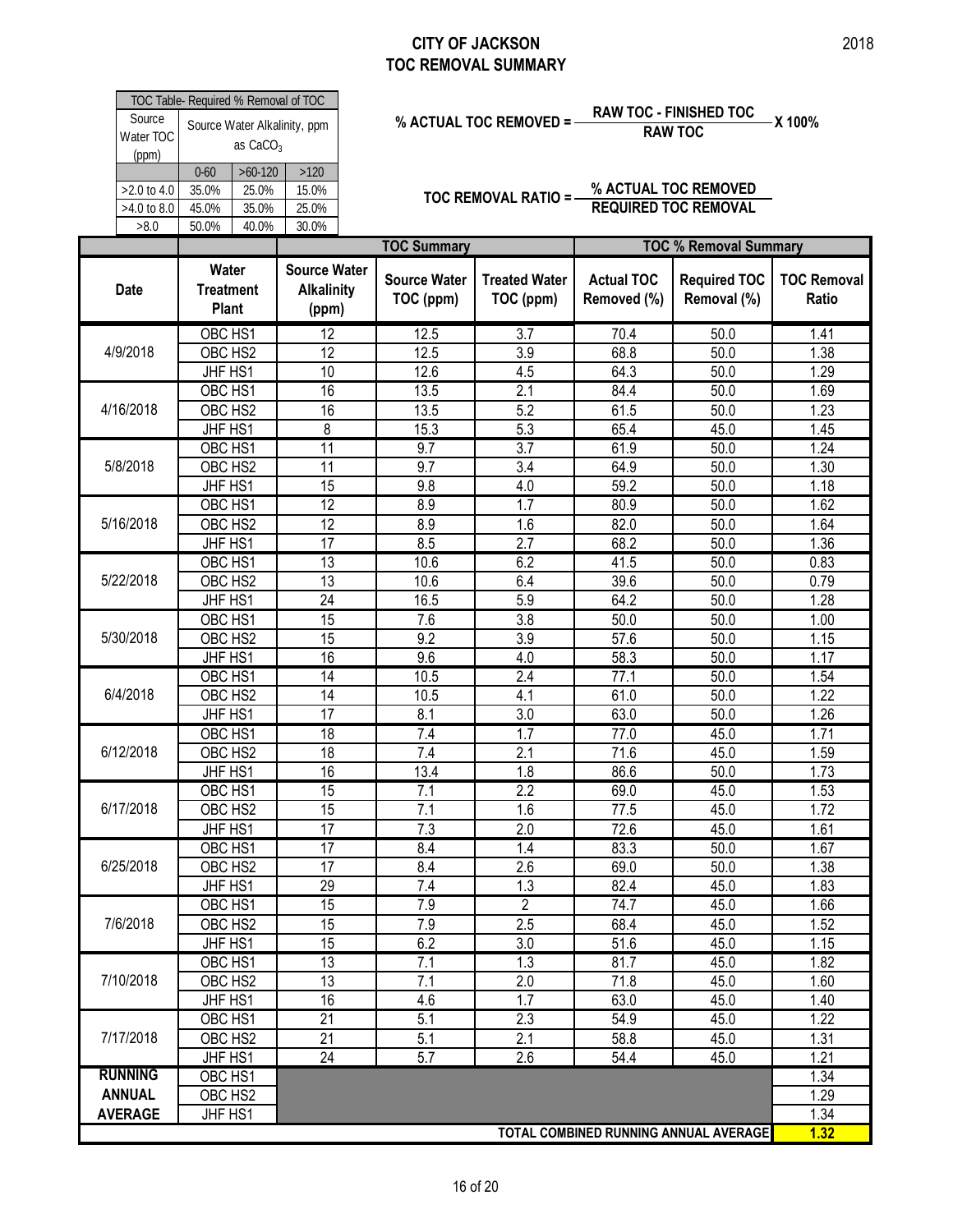| Source<br>Water TOC                             | TOC Table- Required % Removal of TOC | as CaCO <sub>3</sub>                 | Source Water Alkalinity, ppm                      | <b>RAW TOC - FINISHED TOC</b><br>X 100%<br>% ACTUAL TOC REMOVED = -<br><b>RAW TOC</b> |                                  |                                   |                                  |                                                     |                             |  |
|-------------------------------------------------|--------------------------------------|--------------------------------------|---------------------------------------------------|---------------------------------------------------------------------------------------|----------------------------------|-----------------------------------|----------------------------------|-----------------------------------------------------|-----------------------------|--|
| (ppm)<br>$>2.0$ to 4.0<br>$>4.0$ to 8.0<br>>8.0 | $0 - 60$<br>35.0%<br>45.0%<br>50.0%  | $>60-120$<br>25.0%<br>35.0%<br>40.0% | $>120$<br>15.0%<br>25.0%<br>30.0%                 |                                                                                       |                                  | TOC REMOVAL RATIO =-              |                                  | % ACTUAL TOC REMOVED<br><b>REQUIRED TOC REMOVAL</b> |                             |  |
|                                                 |                                      |                                      |                                                   |                                                                                       | <b>TOC Summary</b>               |                                   |                                  | <b>TOC % Removal Summary</b>                        |                             |  |
| <b>Date</b>                                     |                                      | Water<br><b>Treatment</b><br>Plant   | <b>Source Water</b><br><b>Alkalinity</b><br>(ppm) |                                                                                       | <b>Source Water</b><br>TOC (ppm) | <b>Treated Water</b><br>TOC (ppm) | <b>Actual TOC</b><br>Removed (%) | <b>Required TOC</b><br>Removal (%)                  | <b>TOC Removal</b><br>Ratio |  |
| 7/23/2018                                       |                                      | OBC HS1<br>OBC HS2                   | 21<br>21                                          |                                                                                       | 6.5<br>6.5                       | 2.2<br>2.7                        | 66.2<br>58.5                     | 45.0<br>45.0                                        | 1.47<br>1.30                |  |
|                                                 |                                      | JHF HS1                              | 19                                                |                                                                                       | 7.1                              | 3.1                               | 56.3                             | 45.0                                                | 1.25                        |  |
|                                                 |                                      | OBC HS1                              |                                                   |                                                                                       |                                  |                                   |                                  |                                                     |                             |  |
|                                                 |                                      | OBC HS2                              |                                                   |                                                                                       |                                  |                                   |                                  |                                                     |                             |  |
|                                                 |                                      | JHF HS1                              |                                                   |                                                                                       |                                  |                                   |                                  |                                                     |                             |  |
|                                                 |                                      | OBC HS1                              |                                                   |                                                                                       |                                  |                                   |                                  |                                                     |                             |  |
|                                                 |                                      | OBC HS2                              |                                                   |                                                                                       |                                  |                                   |                                  |                                                     |                             |  |
|                                                 |                                      | JHF HS1                              |                                                   |                                                                                       |                                  |                                   |                                  |                                                     |                             |  |
|                                                 |                                      | OBC HS1                              |                                                   |                                                                                       |                                  |                                   |                                  |                                                     |                             |  |
|                                                 |                                      | OBC HS2                              |                                                   |                                                                                       |                                  |                                   |                                  |                                                     |                             |  |
|                                                 |                                      | JHF HS1                              |                                                   |                                                                                       |                                  |                                   |                                  |                                                     |                             |  |
|                                                 |                                      | OBC HS1                              |                                                   |                                                                                       |                                  |                                   |                                  |                                                     |                             |  |
|                                                 |                                      | OBC HS2                              |                                                   |                                                                                       |                                  |                                   |                                  |                                                     |                             |  |
|                                                 |                                      | JHF HS1                              |                                                   |                                                                                       |                                  |                                   |                                  |                                                     |                             |  |
|                                                 |                                      | OBC HS1                              |                                                   |                                                                                       |                                  |                                   |                                  |                                                     |                             |  |
|                                                 |                                      | OBC HS2                              |                                                   |                                                                                       |                                  |                                   |                                  |                                                     |                             |  |
|                                                 |                                      | JHF HS1                              |                                                   |                                                                                       |                                  |                                   |                                  |                                                     |                             |  |
|                                                 |                                      | OBC HS1                              |                                                   |                                                                                       |                                  |                                   |                                  |                                                     |                             |  |
|                                                 |                                      | OBC HS2                              |                                                   |                                                                                       |                                  |                                   |                                  |                                                     |                             |  |
|                                                 |                                      | JHF HS1                              |                                                   |                                                                                       |                                  |                                   |                                  |                                                     |                             |  |
|                                                 |                                      | OBC HS1                              |                                                   |                                                                                       |                                  |                                   |                                  |                                                     |                             |  |
|                                                 |                                      | OBC HS2                              |                                                   |                                                                                       |                                  |                                   |                                  |                                                     |                             |  |
|                                                 |                                      | JHF HS1                              |                                                   |                                                                                       |                                  |                                   |                                  |                                                     |                             |  |
|                                                 |                                      | OBC HS1                              |                                                   |                                                                                       |                                  |                                   |                                  |                                                     |                             |  |
|                                                 |                                      | OBC HS2                              |                                                   |                                                                                       |                                  |                                   |                                  |                                                     |                             |  |
|                                                 |                                      | JHF HS1                              |                                                   |                                                                                       |                                  |                                   |                                  |                                                     |                             |  |
|                                                 |                                      | OBC HS1                              |                                                   |                                                                                       |                                  |                                   |                                  |                                                     |                             |  |
|                                                 |                                      | OBC HS2                              |                                                   |                                                                                       |                                  |                                   |                                  |                                                     |                             |  |
|                                                 |                                      | JHF HS1                              |                                                   |                                                                                       |                                  |                                   |                                  |                                                     |                             |  |
|                                                 |                                      | OBC HS1                              |                                                   |                                                                                       |                                  |                                   |                                  |                                                     |                             |  |
|                                                 |                                      | OBC HS2                              |                                                   |                                                                                       |                                  |                                   |                                  |                                                     |                             |  |
|                                                 |                                      | JHF HS1                              |                                                   |                                                                                       |                                  |                                   |                                  |                                                     |                             |  |
|                                                 |                                      | OBC HS1                              |                                                   |                                                                                       |                                  |                                   |                                  |                                                     |                             |  |
|                                                 |                                      | OBC HS2                              |                                                   |                                                                                       |                                  |                                   |                                  |                                                     |                             |  |
|                                                 |                                      | JHF HS1                              |                                                   |                                                                                       |                                  |                                   |                                  |                                                     |                             |  |
|                                                 |                                      | OBC HS1                              |                                                   |                                                                                       |                                  |                                   |                                  |                                                     |                             |  |
|                                                 |                                      | OBC HS2                              |                                                   |                                                                                       |                                  |                                   |                                  |                                                     |                             |  |
|                                                 |                                      | JHF HS1                              |                                                   |                                                                                       |                                  |                                   |                                  |                                                     |                             |  |
| <b>RUNNING</b>                                  |                                      | OBC HS1                              |                                                   |                                                                                       |                                  |                                   |                                  |                                                     | 1.35                        |  |
| <b>ANNUAL</b>                                   |                                      | OBC HS2                              |                                                   |                                                                                       |                                  |                                   |                                  |                                                     | 1.29                        |  |
| <b>AVERAGE</b>                                  |                                      | JHF HS1                              |                                                   |                                                                                       |                                  |                                   |                                  |                                                     | 1.29                        |  |
|                                                 |                                      |                                      |                                                   |                                                                                       |                                  |                                   |                                  | TOTAL COMBINED RUNNING ANNUAL AVERAGE               | 1.32                        |  |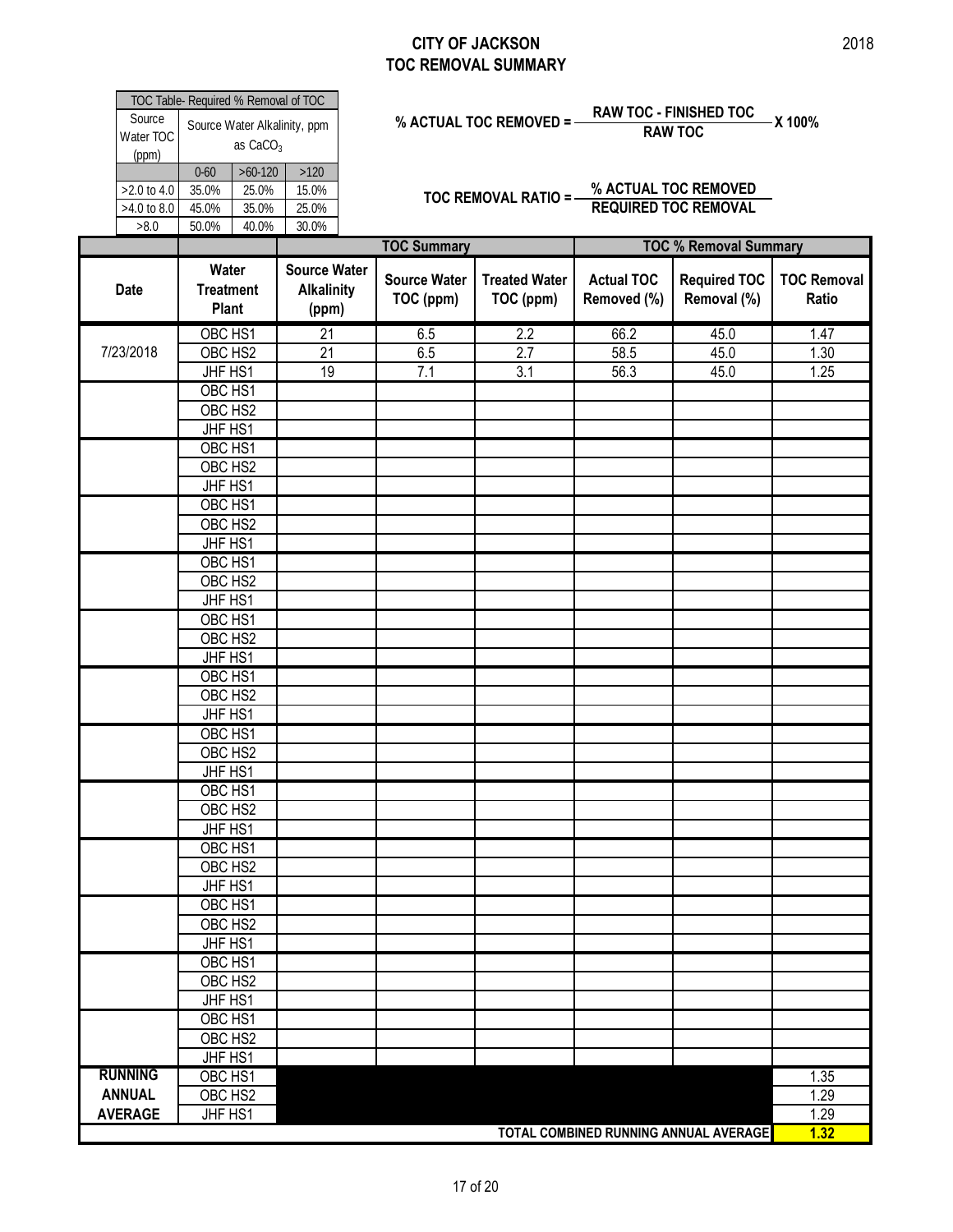Е

| Source<br>Water TOC                         | TOC Table- Required % Removal of TOC<br>Source Water Alkalinity, ppm<br>as CaCO <sub>3</sub> |                                      |                                                   | <b>RAW TOC - FINISHED TOC</b><br>% ACTUAL TOC REMOVED = -<br>-X 100%<br><b>RAW TOC</b> |                                   |                                  |                                                     |                             |  |
|---------------------------------------------|----------------------------------------------------------------------------------------------|--------------------------------------|---------------------------------------------------|----------------------------------------------------------------------------------------|-----------------------------------|----------------------------------|-----------------------------------------------------|-----------------------------|--|
| (ppm)<br>>2.0 to 4.0<br>>4.0 to 8.0<br>>8.0 | $0 - 60$<br>35.0%<br>45.0%<br>50.0%                                                          | $>60-120$<br>25.0%<br>35.0%<br>40.0% | $>120$<br>15.0%<br>25.0%<br>30.0%                 |                                                                                        | <b>TOC REMOVAL RATIO =-</b>       |                                  | % ACTUAL TOC REMOVED<br><b>REQUIRED TOC REMOVAL</b> |                             |  |
|                                             |                                                                                              |                                      |                                                   | <b>TOC Summary</b>                                                                     |                                   |                                  | <b>TOC % Removal Summary</b>                        |                             |  |
| <b>Date</b>                                 | Water<br><b>Treatment</b><br>Plant                                                           |                                      | <b>Source Water</b><br><b>Alkalinity</b><br>(ppm) | <b>Source Water</b><br>TOC (ppm)                                                       | <b>Treated Water</b><br>TOC (ppm) | <b>Actual TOC</b><br>Removed (%) | <b>Required TOC</b><br>Removal (%)                  | <b>TOC Removal</b><br>Ratio |  |
|                                             | OBC HS1                                                                                      |                                      |                                                   |                                                                                        |                                   |                                  |                                                     |                             |  |
|                                             | OBC HS2                                                                                      |                                      |                                                   |                                                                                        |                                   |                                  |                                                     |                             |  |
|                                             | JHF HS1                                                                                      |                                      |                                                   |                                                                                        |                                   |                                  |                                                     |                             |  |
|                                             | OBC HS1                                                                                      |                                      |                                                   |                                                                                        |                                   |                                  |                                                     |                             |  |
|                                             | OBC HS2                                                                                      |                                      |                                                   |                                                                                        |                                   |                                  |                                                     |                             |  |
|                                             | JHF HS1<br>OBC HS1                                                                           |                                      |                                                   |                                                                                        |                                   |                                  |                                                     |                             |  |
|                                             | OBC HS2                                                                                      |                                      |                                                   |                                                                                        |                                   |                                  |                                                     |                             |  |
|                                             | JHF HS1                                                                                      |                                      |                                                   |                                                                                        |                                   |                                  |                                                     |                             |  |
|                                             | OBC HS1                                                                                      |                                      |                                                   |                                                                                        |                                   |                                  |                                                     |                             |  |
|                                             | OBC HS2                                                                                      |                                      |                                                   |                                                                                        |                                   |                                  |                                                     |                             |  |
|                                             | JHF HS1                                                                                      |                                      |                                                   |                                                                                        |                                   |                                  |                                                     |                             |  |
|                                             | OBC HS1                                                                                      |                                      |                                                   |                                                                                        |                                   |                                  |                                                     |                             |  |
|                                             | OBC HS2                                                                                      |                                      |                                                   |                                                                                        |                                   |                                  |                                                     |                             |  |
|                                             | JHF HS1                                                                                      |                                      |                                                   |                                                                                        |                                   |                                  |                                                     |                             |  |
|                                             | OBC HS1                                                                                      |                                      |                                                   |                                                                                        |                                   |                                  |                                                     |                             |  |
|                                             | OBC HS2                                                                                      |                                      |                                                   |                                                                                        |                                   |                                  |                                                     |                             |  |
|                                             | JHF HS1<br>OBC HS1                                                                           |                                      |                                                   |                                                                                        |                                   |                                  |                                                     |                             |  |
|                                             | OBC HS2                                                                                      |                                      |                                                   |                                                                                        |                                   |                                  |                                                     |                             |  |
|                                             | JHF HS1                                                                                      |                                      |                                                   |                                                                                        |                                   |                                  |                                                     |                             |  |
|                                             | OBC HS1                                                                                      |                                      |                                                   |                                                                                        |                                   |                                  |                                                     |                             |  |
|                                             | OBC HS2                                                                                      |                                      |                                                   |                                                                                        |                                   |                                  |                                                     |                             |  |
|                                             | JHF HS1                                                                                      |                                      |                                                   |                                                                                        |                                   |                                  |                                                     |                             |  |
|                                             | OBC HS1                                                                                      |                                      |                                                   |                                                                                        |                                   |                                  |                                                     |                             |  |
|                                             | OBC HS2                                                                                      |                                      |                                                   |                                                                                        |                                   |                                  |                                                     |                             |  |
|                                             | JHF HS1                                                                                      |                                      |                                                   |                                                                                        |                                   |                                  |                                                     |                             |  |
|                                             | OBC HS1                                                                                      |                                      |                                                   |                                                                                        |                                   |                                  |                                                     |                             |  |
|                                             | OBC HS2                                                                                      |                                      |                                                   |                                                                                        |                                   |                                  |                                                     |                             |  |
|                                             | JHF HS1<br>OBC HS1                                                                           |                                      |                                                   |                                                                                        |                                   |                                  |                                                     |                             |  |
|                                             | OBC HS2                                                                                      |                                      |                                                   |                                                                                        |                                   |                                  |                                                     |                             |  |
|                                             | JHF HS1                                                                                      |                                      |                                                   |                                                                                        |                                   |                                  |                                                     |                             |  |
|                                             | OBC HS1                                                                                      |                                      |                                                   |                                                                                        |                                   |                                  |                                                     |                             |  |
|                                             | OBC HS2                                                                                      |                                      |                                                   |                                                                                        |                                   |                                  |                                                     |                             |  |
|                                             | JHF HS1                                                                                      |                                      |                                                   |                                                                                        |                                   |                                  |                                                     |                             |  |
|                                             | OBC HS1                                                                                      |                                      |                                                   |                                                                                        |                                   |                                  |                                                     |                             |  |
|                                             | OBC HS2                                                                                      |                                      |                                                   |                                                                                        |                                   |                                  |                                                     |                             |  |
|                                             | JHF HS1                                                                                      |                                      |                                                   |                                                                                        |                                   |                                  |                                                     |                             |  |
| <b>RUNNING</b>                              | OBC HS1                                                                                      |                                      |                                                   |                                                                                        |                                   |                                  |                                                     | 1.35                        |  |
| <b>ANNUAL</b>                               | OBC HS2                                                                                      |                                      |                                                   |                                                                                        |                                   |                                  |                                                     | 1.29                        |  |
| <b>AVERAGE</b>                              | JHF HS1                                                                                      |                                      |                                                   |                                                                                        |                                   |                                  | TOTAL COMBINED RUNNING ANNUAL AVERAGE               | 1.34<br>1.32                |  |
|                                             |                                                                                              |                                      |                                                   |                                                                                        |                                   |                                  |                                                     |                             |  |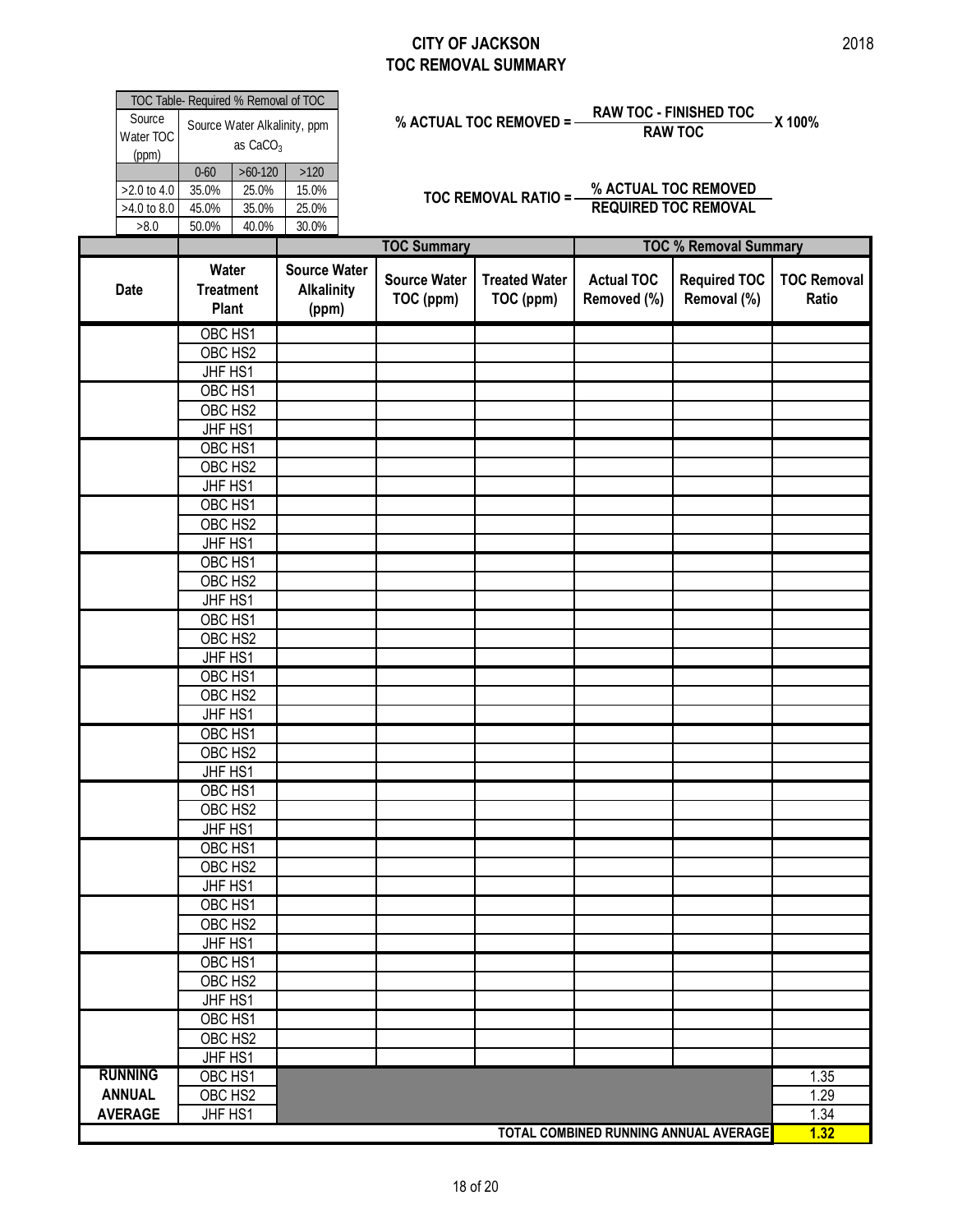# **CITY OF JACKSON CORROSION CONTROL DATA**

|              | <b>July 2018</b>         |              |                       | <b>SYSTEM ID: 250008-01</b> |              |                       |                       |                   |                 |                       |
|--------------|--------------------------|--------------|-----------------------|-----------------------------|--------------|-----------------------|-----------------------|-------------------|-----------------|-----------------------|
| <b>DAILY</b> |                          |              | OBC HS1               |                             |              | OBC HS2               | <b>JHF</b>            |                   |                 |                       |
|              | <b>CALCULATIONS</b>      | pH           | <b>Hardness</b>       | <b>Alkalinity</b>           | pH           | <b>Hardness</b>       | <b>Alkalinity</b>     | pH                | <b>Hardness</b> | <b>Alkalinity</b>     |
|              | <b>MIN</b>               | 7.36         | $\overline{25}$       | $\overline{30}$             | 9.02         | $\overline{24}$       | 33                    | 9.10              | 72              | $\overline{34}$       |
| 1            | <b>MAX</b>               | 8.96         | 27                    | 42                          | 9.59         | 28                    | 41                    | 9.60              | 78              | $\overline{38}$       |
|              | <b>AVG</b>               | 7.96         | 25                    | 40                          | 9.54         | $\overline{26}$       | 40                    | 9.35              | 76              | $\overline{36}$       |
|              | <b>MIN</b>               | 7.24         | 26                    | 30                          | 8.82         | $\overline{28}$       | 30                    | 9.15              | 67              | 34                    |
| $\mathbf{2}$ | <b>MAX</b>               | 8.21         | $\overline{31}$       | 39                          | 9.26         | 35                    | 41                    | 9.38              | 78              | 44                    |
|              | <b>AVG</b>               | 7.78         | 28                    | 35                          | 9.04         | 32                    | $\overline{36}$       | 9.26              | $\overline{72}$ | 40                    |
|              | <b>MIN</b>               | 7.12         | $\overline{17}$       | 20                          | 8.25         | 16                    | $\overline{27}$       | 9.34              | 70              | 41                    |
| 3            | <b>MAX</b>               | 8.44         | 31                    | 36                          | 9.28         | 31                    | 40                    | 9.41              | 77              | 44                    |
|              | <b>AVG</b>               | 7.87         | 25                    | $\overline{30}$             | 8.99         | 26                    | 34                    | 9.38              | 74              | 43                    |
|              | <b>MIN</b>               | 7.87         | 15                    | $\overline{23}$             | 7.51         | 17                    | $\overline{24}$       | 9.47              | 76              | 42                    |
| 4            | <b>MAX</b>               | 9.10         | 30                    | 37                          | 9.55         | 29                    | 34                    | 9.53              | 90              | 50                    |
|              | <b>AVG</b>               | 8.75         | 24                    | 30                          | 8.97         | 21                    | 29                    | 9.50              | 82              | 45                    |
|              | <b>MIN</b>               | 6.77         | $\overline{17}$       | $\overline{22}$             | 7.37         | $\overline{18}$       | $\overline{20}$       | 9.24              | $\overline{72}$ | 41                    |
| 5            | <b>MAX</b>               | 7.46         | 31                    | 37                          | 8.78         | 30                    | 39                    | 9.40              | 83              | 42                    |
|              | <b>AVG</b><br><b>MIN</b> | 7.17         | 25                    | 30<br>30                    | 7.72         | 24<br>21              | 29<br>$\overline{27}$ | 9.33              | 77<br>74        | 41<br>43              |
| 6            | <b>MAX</b>               | 6.40<br>6.81 | $\overline{23}$<br>29 | 36                          | 7.04<br>7.56 | 26                    | 34                    | 9.26<br>9.66      | 86              | 50                    |
|              | <b>AVG</b>               | 6.59         | 26                    | 32                          | 7.22         | 24                    | 30                    | 9.40              | 79              | 46                    |
|              | <b>MIN</b>               | 6.42         | 15                    | 20                          | 6.87         | $\overline{17}$       | $\overline{20}$       | 9.20              | $\overline{80}$ | $\overline{41}$       |
| 7            | <b>MAX</b>               | 6.50         | 27                    | 31                          | 7.09         | 28                    | 33                    | 9.45              | 81              | 45                    |
|              | <b>AVG</b>               | 6.46         | 19                    | 26                          | 6.96         | 20                    | $\overline{23}$       | 9.31              | 80              | 43                    |
|              | <b>MIN</b>               | 6.20         | $\overline{24}$       | 23                          | 6.48         | $\overline{24}$       | 23                    | 9.11              | 65              | 42                    |
| 8            | <b>MAX</b>               | 6.51         | 30                    | 39                          | 6.81         | 31                    | 36                    | 9.36              | $\overline{82}$ | 45                    |
|              | <b>AVG</b>               | 6.34         | 27                    | 31                          | 6.67         | 29                    | $\overline{31}$       | 9.21              | $\overline{72}$ | 44                    |
|              | <b>MIN</b>               | 6.21         | 25                    | 28                          | 6.45         | 21                    | 30                    | 9.01              | 69              | 49                    |
| 9            | <b>MAX</b>               | 6.59         | 30                    | $\overline{37}$             | 6.70         | 31                    | 39                    | 9.24              | 74              | 59                    |
|              | <b>AVG</b>               | 6.34         | 28                    | 33                          | 6.56         | 28                    | $\overline{35}$       | 9.13              | $\overline{71}$ | $\overline{55}$       |
|              | <b>MIN</b>               | 6.28         | $\overline{18}$       | 18                          | 6.50         | 15                    | $\overline{18}$       | 8.87              | 69              | 45                    |
| 10           | <b>MAX</b>               | 6.72         | $\overline{30}$       | $\overline{38}$             | 7.11         | $\overline{31}$       | $\overline{39}$       | 9.07              | 75              | $\overline{51}$       |
|              | <b>AVG</b>               | 6.40         | 25                    | 29                          | 6.66         | $\overline{24}$       | $\overline{31}$       | 8.98              | $\overline{72}$ | 48                    |
|              | <b>MIN</b>               | 7.59         | 16                    | $\overline{27}$             | 8.96         | 16                    | 29                    | 9.03              | 76              | 40                    |
| 11           | <b>MAX</b>               | 9.03         | $\overline{31}$       | $\overline{38}$             | 9.71         | 31                    | $\overline{37}$       | 9.52              | 86              | 49                    |
|              | <b>AVG</b>               | 8.55         | $\overline{25}$       | $\overline{32}$             | 9.38         | $\overline{25}$       | $\overline{32}$       | 9.20              | 79              | $\overline{43}$       |
|              | <b>MIN</b>               | 8.77         | 22                    | $\overline{25}$             | 9.16         | 21                    | 29                    | 9.05              | 75              | 43                    |
| 12           | <b>MAX</b>               | 9.36         | 30                    | 46                          | 9.59         | 29                    | 41                    | 9.25              | 76              | 48                    |
|              | <b>AVG</b>               | 9.02         | 26                    | 35                          | 9.35         | 26                    | 35                    | 9.13              | 75              | 46                    |
|              | <b>MIN</b>               | 7.75         | 14                    | 19                          | 8.37         | 16                    | $\overline{24}$       | $\overline{9.05}$ | 64              | 30                    |
| 13           | <b>MAX</b>               | 9.06         | 28                    | 41                          | 9.46         | 29                    | 41                    | 9.34              | 73              | 46                    |
|              | <b>AVG</b>               | 8.69         | 20                    | 31                          | 9.04         | 21                    | 35                    | 9.17              | 69              | 40                    |
|              | <b>MIN</b>               | 6.91         | 16                    | 19                          | 9.17         | 16                    | 30                    | 9.01              | 68              | $\overline{34}$       |
| 14           | <b>MAX</b>               | 8.82         | 27                    | 45                          | 9.30         | 31                    | 41                    | 9.17              | 83              | 37                    |
|              | <b>AVG</b><br><b>MIN</b> | 7.80<br>6.38 | 21<br>24              | 28<br>$\overline{24}$       | 9.24<br>6.83 | 24<br>$\overline{27}$ | 35<br>$\overline{29}$ | 9.06<br>9.04      | 76<br>70        | 36<br>$\overline{39}$ |
| 15           | <b>MAX</b>               | 7.18         | 29                    | 37                          | 8.89         | 31                    | 39                    | 9.24              | 77              | 49                    |
|              | <b>AVG</b>               | 6.68         | 27                    | 31                          | 7.74         | 29                    | 34                    | 9.12              | 74              | 44                    |
|              | <b>MIN</b>               | 7.31         | $\overline{23}$       | 23                          | 7.52         | $\overline{25}$       | 30                    | 9.27              | $\overline{72}$ | 33                    |
| 16           | <b>MAX</b>               | 8.77         | 28                    | 41                          | 9.30         | 30                    | 37                    | 9.38              | $90\,$          | 44                    |
|              | <b>AVG</b>               | 8.01         | 26                    | 33                          | 8.82         | 27                    | 33                    | 9.32              | 83              | 40                    |